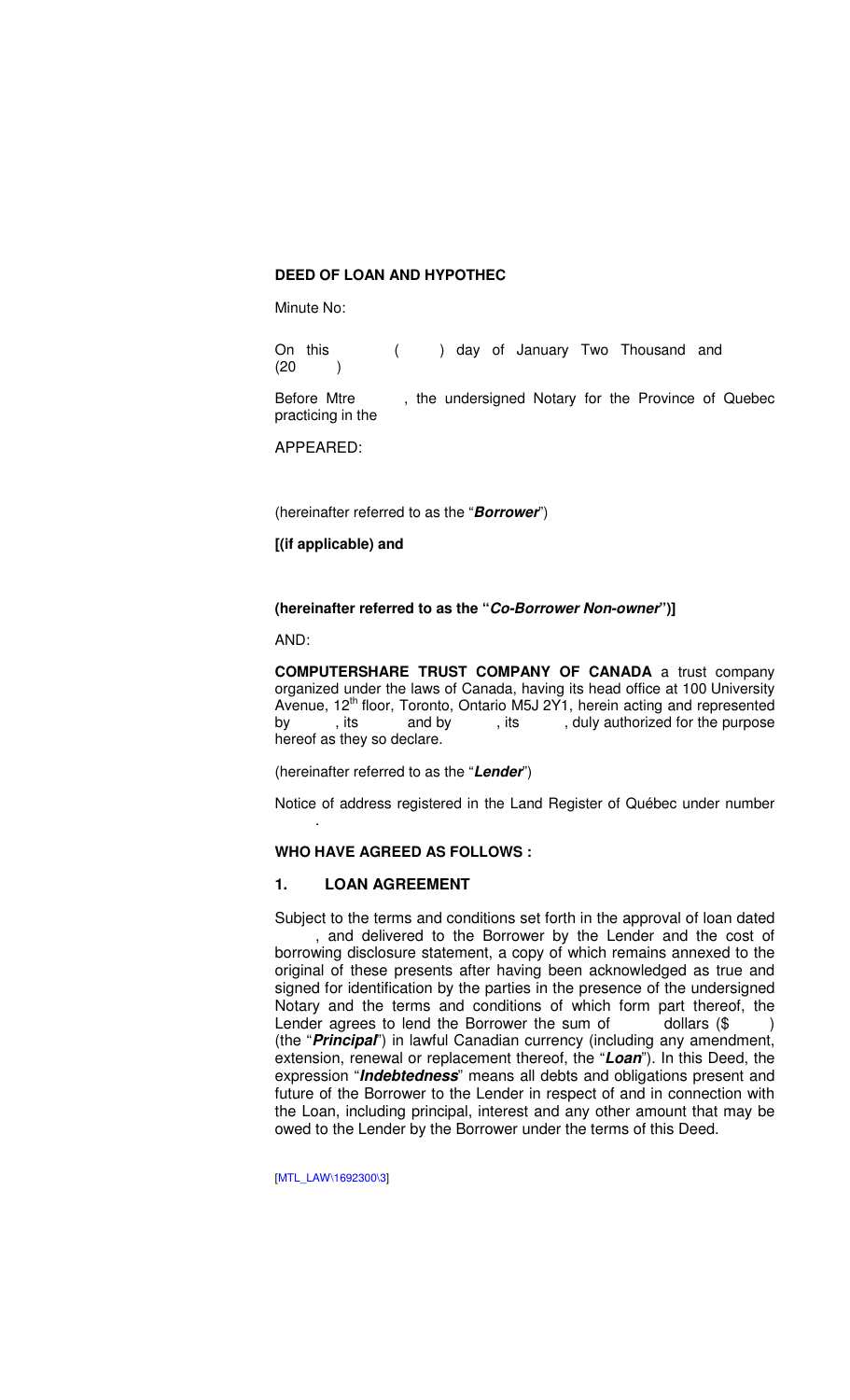# **2. INTEREST**

### **A. Fixed Interest Rate (Applicable only to Fixed Rate Loans)**

Interest payable on the Principal balance shall be calculated at an annual rate of percent (  $\%$ ), calculated semi-annually not in advance. The first semi-annual calculation of interest after the Interest Adjustment Date (as hereinafter defined) will be for the six (6) month period commencing on the Interest Adjustment Date. That calculation shall be made six (6) months after the Interest Adjustment Date and semi-annual calculations of interest will be made every six (6) months after that. Interest is payable on the Loan amount at this rate both before and after the Balance Due Date (as hereinafter defined), default and judgment, until the Loan amount has been paid in full.

For the purpose of this Deed, the term "**Interest Adjustment Date**" means the date on which the first payment of interest is required under the Loan and corresponds to the first  $(1<sup>st</sup>)$  day of the month which follows the date on which the Principal shall have been advanced in full to the Borrower.

#### **B. Adjustable Rate Loan (Applicable only to Adjustable Rate Loans)**

- (i) The interest rate payable by the Borrower under the Loan is an adjustable rate per annum equal to the Paradigm Prime Rate Plus percent ( + %). If, on any Instalment Payment Date, the Paradigm Prime Rate is different from the Paradigm Prime Rate in effect on the immediately prior Instalment Payment Date, then: (a) on the Current Payment Date interest will continue to accrue at the interest rate in effect on the day prior to the Current Payment Date; and (b) the interest rate and the amount of the Regular Mortgage Payment will automatically change to reflect the change in the Paradigm Prime Rate effective on the day immediately following the Current Payment Date, such that interest at the new interest rate will accrue from and after the day immediately following the Current Payment Date.
- (ii) The interest rate on this Loan is calculated monthly not in advance and payable monthly as herein set forth, as well as before maturity and both before and after default.

For the purpose of this Deed, the term "**Paradigm Prime Rate**" means the adjustable rate of interest per year declared from time to time by Paradigm Quest Inc. to be the prime rate for Canadian dollar mortgage loans in Canada and which it refers to as the "**Paradigm Quest prime**  rate". The Prime Rate in effect at any time is available by inquiry to Paradigm Quest Inc. and at www.mortgagedocuments.ca.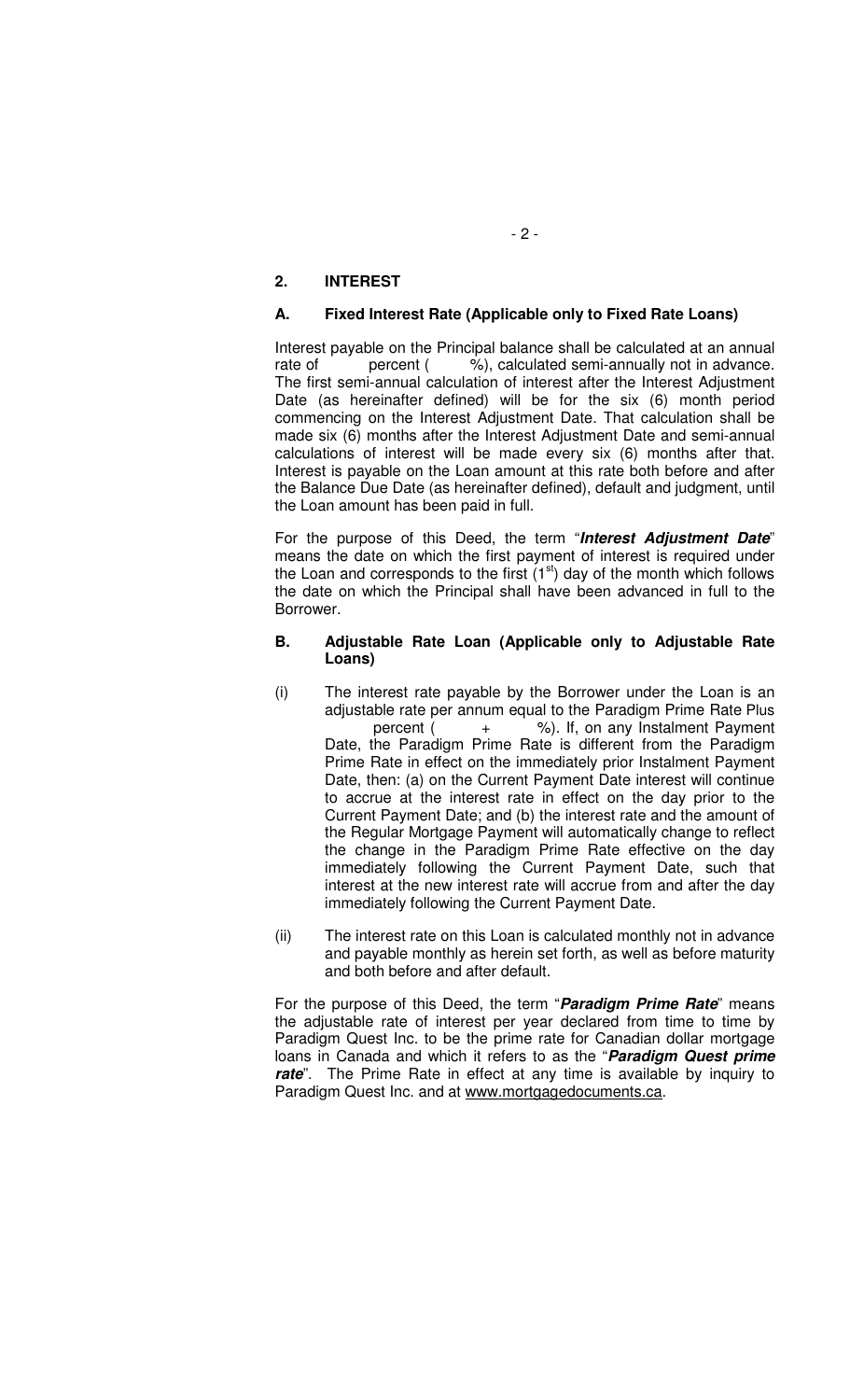# **C. Compound Interest**

If the Borrower does not make the regular loan payment or other payments when required by this Deed, the Lender will charge interest, at the rate provided for in this Deed (called "**compound interest**") both before and after the balance due date set out in the Deed of Loan, default and judgment on any portion overdue of the amount of the Loan (including interest) until it is paid to the Lender. The Lender will also charge interest, at the rate payable on the amount of the Loan, on compound interest that is overdue until paid to the Lender, both before and after the final payment date as well as both before and after default and judgment.

# **D. Progress Advance Construction Loan**

An improvement means any alteration, addition or repair to any building on the Property (as hereinafter defined) or any construction, erection or installation on the Property. If the purpose of the Loan is to finance an improvement via progress advances, the accrued interest on progress advances is calculated daily and payable monthly during the construction period, until the Interest Adjustment Date. Interest on any overdue interest, compounded monthly, will be calculated on the same basis until paid. No additional progress advances will be made until any outstanding overdue interest is paid. Interest that has accrued but not yet been paid as of the Interest Adjustment Date, will be deducted from the last substantial advance. Information regarding Progress Advance Construction Loans is provided hereinafter in Section 20 of this Deed.

# **3. REPAYMENT OF LOAN**

# **A. Currency and Method of Payment**

The Borrower will pay the Loan amount set forth in this Deed to the Lender in Canadian Dollars. Regular payments and other payments by the Borrower will be drawn from the bank account provided by the Borrower to the Lender.

# **B. Payment up to the Interest Adjustment Date**

- (i) Fixed Rate Loans: Interest on advances up to the Interest Adjustment Date will be calculated semi-annually not in advance at the rate specified in this Deed in effect on the date of advance and at the Lender's option will be paid by the Borrower or deducted by the Lender on the Interest Adjustment Date, deducted by the Lender from any advance or advances which the Lender makes, or be deducted by the Lender on the first regular loan payment date.
- (ii) Adjustable Rate Loans: Interest on advances up to the Interest Adjustment Date will be calculated monthly at the rate specified in the Deed of Loan in effect on the date of advance and at the Lender's option will be paid by the Borrower or deducted by the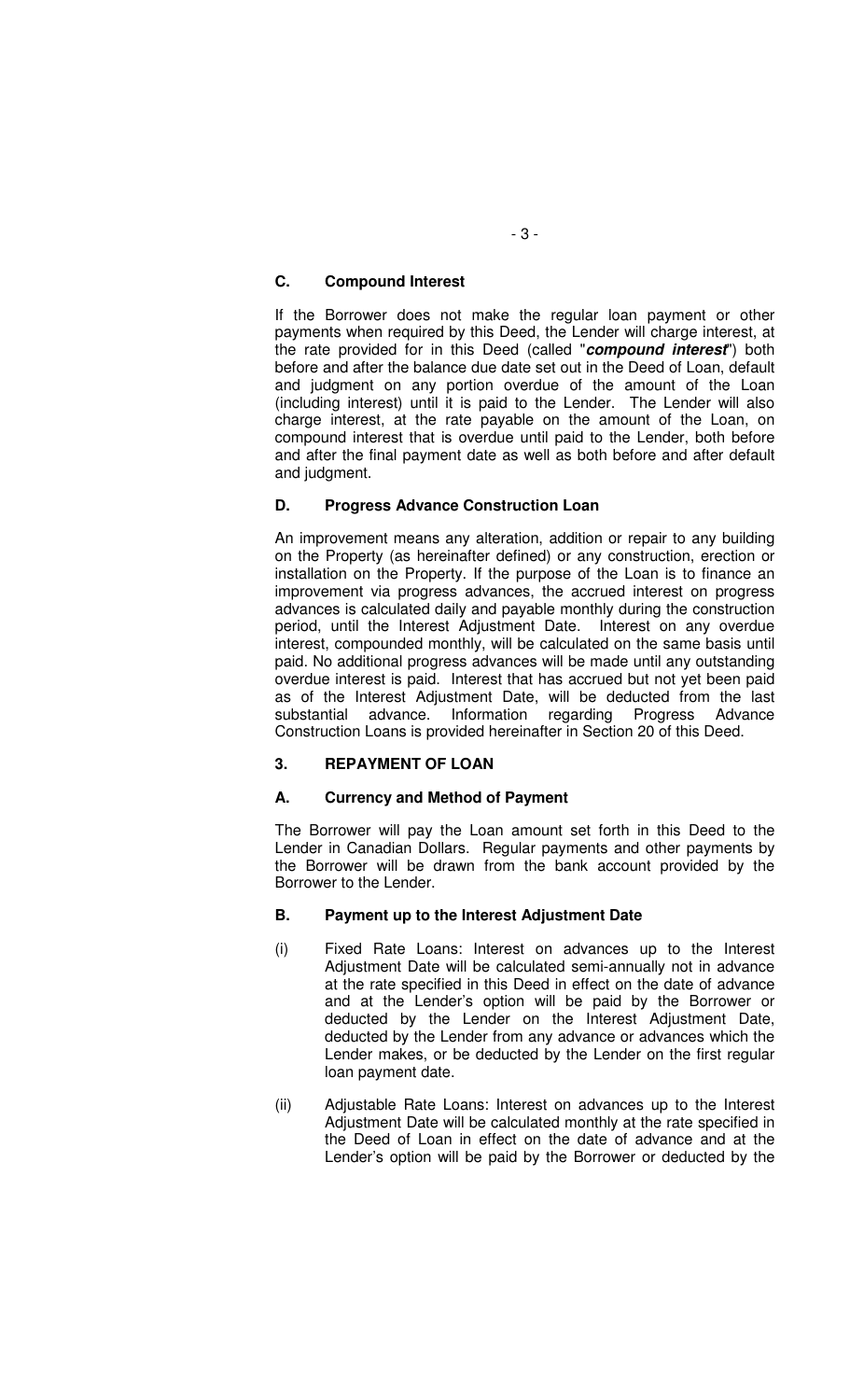Lender on the Interest Adjustment Date, deducted by the Lender from any advance or advances which the Lender makes, or be deducted by the Lender on the first regular loan payment date.

### **C. Payment following the Interest Adjustment Date**

- (i) Fixed Rate Loans: Following the Interest Adjustment Date, regular, equal, consecutive monthly Instalments each in the amount of  $\qquad$  dollars  $(\$ \)$  shall become due and payable on account of Principal and interest (each such date is referred to herein as an "**Instalment Payment Date**").
- (ii) Adjustable Rate Loans: Following the Interest Adjustment Date, the monthly Instalments shall vary from time to time as provided in Section 2.B(i).

The first instalment is to be made on the day of up to and including the ( ) day of (the "**Balance Due Date**"), at which date the balance (Principal, interest and other amounts), if any, owing under this Deed shall become due and payable.

## **D. Payment Provisions on Default**

If the Borrower fails to make any payment or does not meet any of his other obligations under this Deed, the Borrower must immediately pay to the Lender all outstanding arrears. The Lender may, at its discretion, require the Borrower to make all following payments of Principal and interest and taxes and life insurance premiums (if applicable) on a monthly basis.

In such an event, the Lender may require the Borrower to pay interest to the first day of the following month within fifteen (15) days of notice from the Lender, which will be added to the Loan amount if the Borrower does not do so. The Lender may also use any of its rights set forth in Section 17.

#### **E. Bank Account for Payments**

The Borrower must maintain an account of a type satisfactory to the Lender with a branch of a bank, trust company or credit union and provide an authorization in a form satisfactory to the Lender to automatically debit each payment of principal, interest, taxes and life insurance premiums (if applicable) when due.

The Borrower must make sure that the account always contains sufficient funds to make each payment. Failure to maintain sufficient funds in the account, cancellation of the authorization or closing the account will be considered to be default under this Deed. The Borrower agrees to pay to the Lender its then processing fees for any actions which the Lender has to take under this Section 3.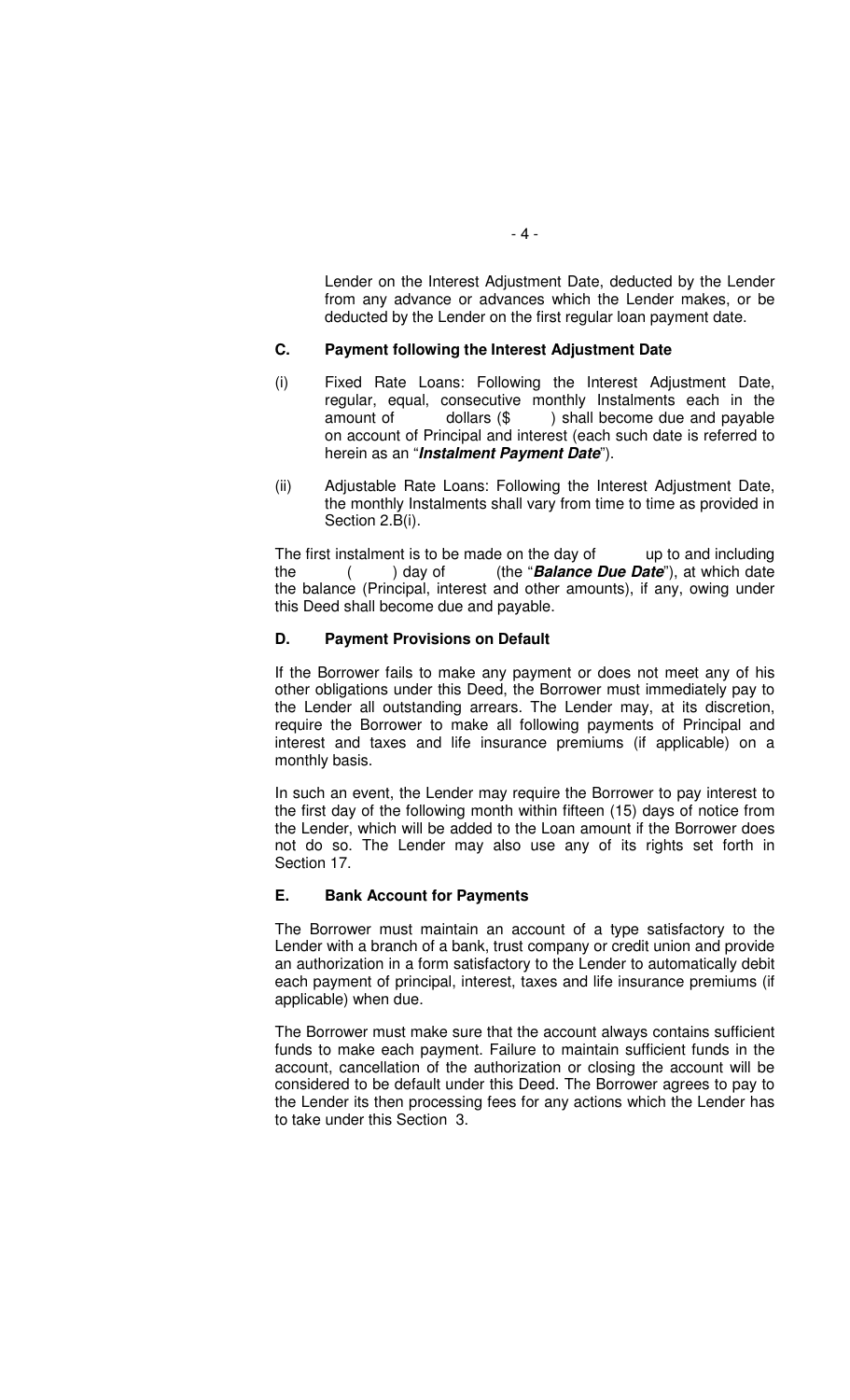When the term of the Loan expires, if an amount exceeding the amount of a regular instalment is still owing, the Lender may not demand payment until thirty (30) days after giving the Borrower notice of its intention, unless the Borrower is in default. This paragraph applies only if the Property consists of no more than four (4) dwelling units and if the hypothec granted hereunder is not a first ranking hypothec.

## **F. Time of Payments**

All payments due under this Deed shall be paid to the Lender before 2:00 p.m. Eastern Standard Time on any payment date. The Borrower agrees that any payment received after 2:00 p.m. Eastern Standard Time shall be deemed to have been made on the following banking day.

## **G. Application of Loan Payments**

Each of the Borrower's regular payments will be used in the following order: a) to pay interest or reduce the interest on the principal amount accumulated to but not including the payment date; b) to pay collection expenses, if any; c) to pay life insurance premium, if any; d) to bring into good standing any accounts in which funds are held pending payment to third parties or amounts are debited in respect of this Deed, including tax accounts (escrow accounts); e) to pay any administration and processing fees and f) to reduce the amount of Principal. However, if the Borrower does not meet any of its obligations under this Deed the Lender may apply the Borrower's payment or any other money received by the Lender towards any part of the outstanding Loan amount the Lender, at its discretion, chooses.

# **4. REPAYMENT OF LOAN BEFORE BALANCE DUE DATE**

The Borrower may repay some, or the entire Loan early only in the ways described hereinafter.

If the Lender later agrees to change or extend the terms of the Loan, these prepayment provisions will not apply to the new or extended term.

For these prepayment privileges, a year means the twelve (12) month period starting on the Interest Adjustment Date and on each anniversary of the Interest Adjustment Date.

#### **A. Partial Prepayment:**

The Borrower may increase his payments, or repay some of the Loan early in the ways listed hereinafter. These options apply to partial prepayments only. The options are available each year of the term of the Loan and cannot be saved to use in a later year. Partial prepayment options used in any combination may not exceed the twenty percent (20%) yearly prepayment maximum. The Borrower may not use any of these partial prepayment options if he is in default in payment or in performance of any of the other terms or conditions of the Loan.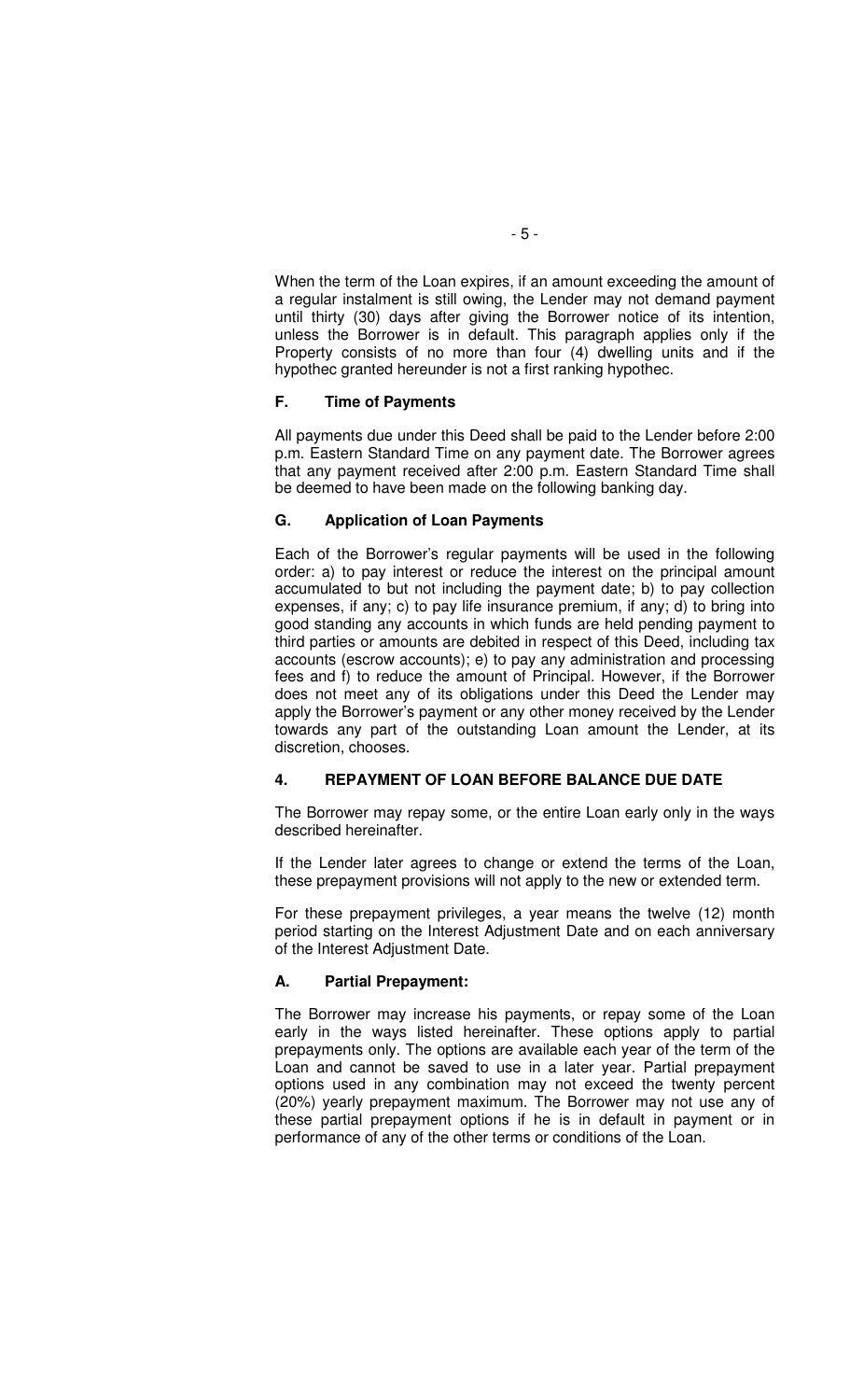(i) Prepayment of a maximum of twenty percent (20%) of the amount of the Principal:

> The request for this prepayment option must be made by the Borrower at least five (5) days before the next Instalment Payment Date. The minimum prepayable amount is limited to One Thousand Dollars (\$1,000.00) and cannot exceed the yearly maximum.

(ii) Increase of the regular payment up to twenty percent (20%) of the Principal and Interest payment provided in this Deed:

This option may be exercised once during each year of the term of the Loan.

The request must be made by the Borrower at least five (5) days before the next Instalment Payment Date on which the increase in the payment amount is to be in effect.

This prepayment option is not available for loans having regular payments of interest only.

After each partial payment, the Borrower must continue to make his regular instalment payments.

#### **B. Prepayment in Full**

The Borrower may prepay the Loan only upon:

(i) Fixed Interest Rate Loans – Term 5 years or less

if the Borrower has a fixed interest rate on the Loan and a term of five (5) years or less, payment of a prepayment charge equal to the GREATER of the interest rate differential (IRD) calculated on the outstanding amount of the Loan for the remaining term of the Loan or three (3) months interest calculated on the outstanding amount of the Loan;

(ii) Fixed Interest Rate Loans – Term more than five (5) years

if the Borrower has a fixed interest rate on the Loan and a term greater than five (5) years and

- (a) prepayment occurs within the first five (5) years of the term, payment of a prepayment charge equal to the GREATER of the interest rate differential (IRD) calculated on the outstanding amount of the Loan for the remaining term of the Loan or three (3) months interest calculated on the outstanding amount of the Loan, and
- (b) if prepayment occurs after the first five (5) years of the term, payment of a prepayment charge of three (3) months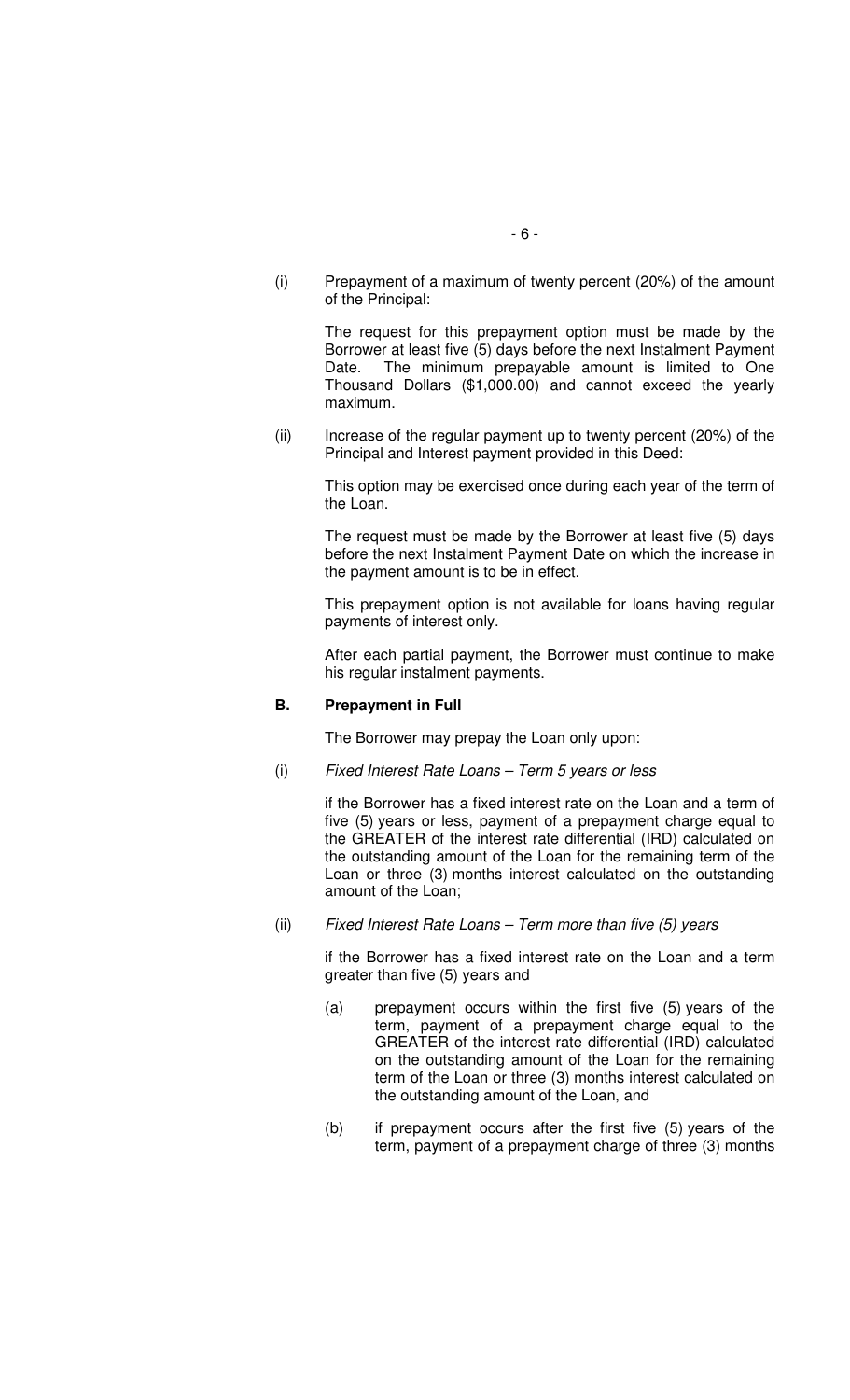interest calculated on the outstanding amount of the Loan; or,

### (iii) Adjustable Interest Rate Loans

if the Borrower has an adjustable rate on the Loan, payment of a prepayment charge equal to three (3) months interest calculated on the outstanding amount of the Loan.

In this section "IRD" means the difference between the interest rate on the Loan and the then current interest rate for a hypothecary loan then offered by the Lender for a term closest to the term remaining on the Loan, as determined by the Lender.

#### **C. Portable Loan**

If the Borrower has a firm agreement for the purchase of a new property then subject to Lender's approval, the Borrower may without penalty transfer the Loan amount to the new property or may combine the Loan amount with additional funds to purchase the new property. The Borrower and the new property must be re-qualified and satisfy underwriting guidelines of the Lender. The new property must be in a province in which the Lender is registered to conduct business. The Borrower will pay all legal cost to discharge the hypothec and to prepare and register the replacement hypothec on the new property and the Lender's servicing fee.

If the Borrower transfers the Loan amount, the terms and conditions of the Loan will remain the same. If the Borrower combines the Loan amount with additional funds, the interest rate on the Loan will be

(i) Fixed Interest Rate

if the Loan has a fixed interest rate on the replacement Loan, a blend of the rate that the Borrower was paying on the Loan amount transferred and the rate applicable to the additional funds, as determined by the Lender; or,

#### (ii) Adjustable Interest Rate

if the Loan has an adjustable interest rate on the replacement Loan, the greater of the rate on the existing Loan and the then prevailing adjustable interest rate, as determined by the Lender.

If the port of the Loan has been approved by the Lender, the closing of the purchase of the new property may be up to thirty (30) days after the sale of the Property. On the closing of the sale of the Property, the Borrower must pay to the Lender the Loan amount and the applicable prepayment charge. The prepayment charge will be returned to the Borrower on the closing of the purchase of the new property and registration of the replacement hypothec, provided all approval requirements of the Lender have been adhered to.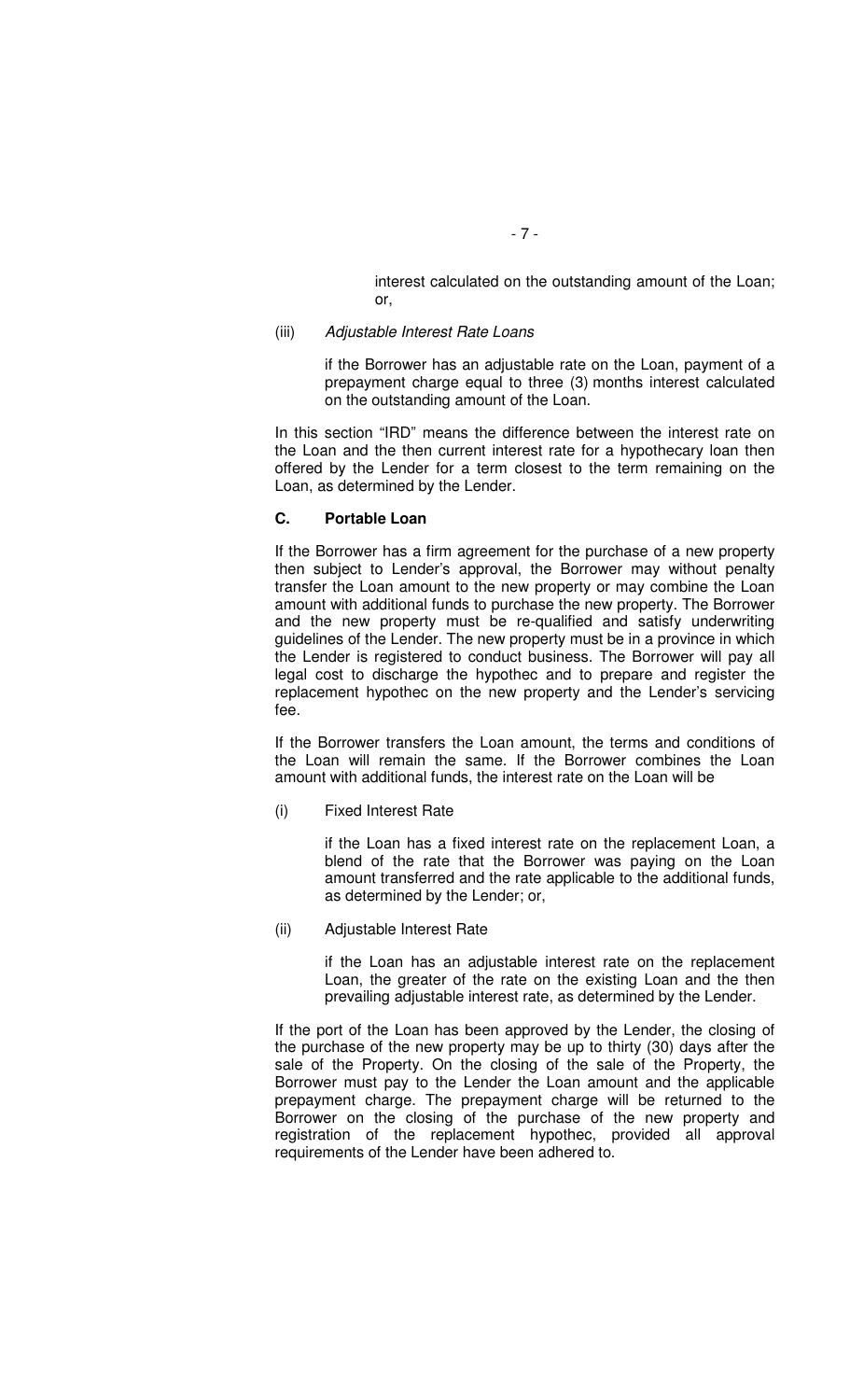# **D. Assumption of the Loan if the Property is sold**

- (i) If the Borrower transfers title, or agrees to transfer title, to Property to anyone without first obtaining written approval of the Lender, the Lender may require the Borrower to pay the Loan amount together with the applicable prepayment charge immediately in full. If the Lender accepts any payment from any person who it has not first approved in writing, this does not mean that the Lender has granted its prior written approval or that it has given up its right to require the Borrower to pay the Loan amount immediately in full.
- (ii) The Borrower agrees to give the Lender sufficient information to enable the Lender to decide whether it should give its written approval. Once it receives this information, the Lender will make its decision as soon as possible. The Lender will not unreasonably withhold its approval.
- (iii) For each request for approval of an assumption, there may be an administration and processing fee. The Borrower must pay the Lender these fees immediately, whether or not the Lender approves the assumption.
- (iv) The Lender releases the Borrower from his obligations under the Loan and to pay the Loan amount, and, if applicable, the Lender releases any surety from their suretyship, if: (a) the Lender gives its written approval to the Borrower to transfer title to the Property; (b) the transfer is to a person or persons other than the Borrower so that the Borrower will not retain any ownership interest in the Property after the transfer of title takes place; and (c) the Borrower provides the Lender with proof of registration of a Deed of Transfer to the approved person or persons, and, if the Lender requests it, one or more assumption or suretyship agreements.

# **E. Match a Payment and Miss a Payment Option**

The Borrower may match any regular payment on a Instalment Payment Date as long as the Loan is not in default. Match a Payment means that the Borrower has prepaid an amount equal to its regular instalment payment and is subject to the yearly maximum partial prepayment amount. The Borrower may miss any regular payment as long as it has already matched a payment earlier in the term and is not in default. Previous matched payments may not be used to miss a payment if the Loan is assumed by a subsequent purchaser.

#### **F. Convertibility**

Provided that the Borrower is not in default under the Loan, the Borrower may convert without payment of any prepayment charge as follows:

 $(i)$  If the Loan is for a six  $(6)$  month closed or six  $(6)$  month open term, the Borrower may request the Lender to extend the term and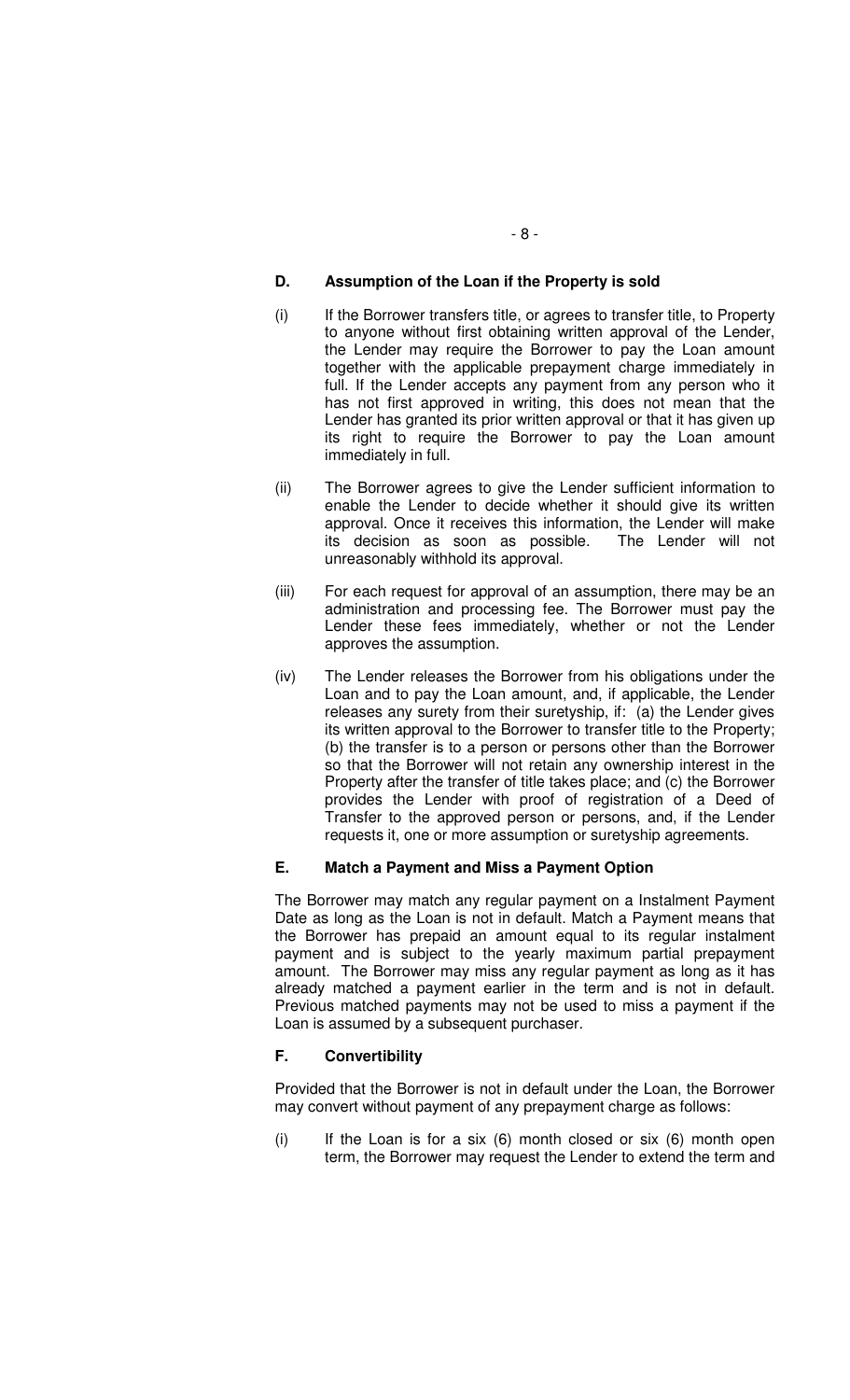fix the interest rate for the Loan for a term which the Lender then offers which is one (1) year or greater at its interest rate then in effect for loans for the term which the Borrower selects; or

(ii) If the interest rate of the Loan is an adjustable rates the Borrower may request the Lender to fix the interest rate for the Loan for a term at its interest rate then in effect for loans for a term which ends after the Balance Due Date.

In each case the Borrower must give the Lender his written request to convert or sign its conversion extension agreement at least ten (10) days before the Instalment Payment Date. The fixed interest rates that are in effect on the date that the Lender receives the written request or signed conversion and extension agreement will apply to the Loan. The amortization period of the Loan may not be changed on a conversion.

#### **G. Renewal**

The Borrower will be sent a renewal offer in advance of the Balance Due Date provided the Loan is not in default and the Borrower is in good standing as determined by the Lender. Renewals will be processed on the Balance Due Date at the lower of the rate of the renewal offer or the Lender's published mortgage rate in effect at the Balance Due Date. In the event that the Lender does not receive the signed renewal agreement from the Borrower at least two (2) days prior to the Balance Due Date, the Lender will auto renew the Loan to a six (6) month open term at its rate for such type of Loan. Such renewal will continue from time to time until the Lender receives a completed renewal agreement from the Borrower.

In the event the Loan is in default or the Lender determines that the Borrower is not in good standing, the Borrower will receive notification of its intent to not renew the Loan and that the Lender requires payment in full of the Loan amount on the Balance Due Date.

#### **H. Cash Back**

If the Borrower received a cash back amount or other incentive from the Lender upon advance of the Loan or the renewal of the Loan by way of a cash payment, an allowance, a gift certificate or voucher or a discount on the interest rate calculated over the term of the Loan or term of the renewal, the Borrower must on a prepayment in full, an early renewal or a conversion of the Loan pay back to the Lender in addition to any prepayment charge, a proportionate part of such cash back amount. The proportionate part is calculated by division of the cash back amount by the number of months in the term times the number of months remaining in the term (including the month in which the prepayment, early renewal or conversion is made).

#### **5. HYPOTHEC**

To secure the payment and performance of the Indebtedness, the performance of its obligations under the terms of the Loan and this Deed,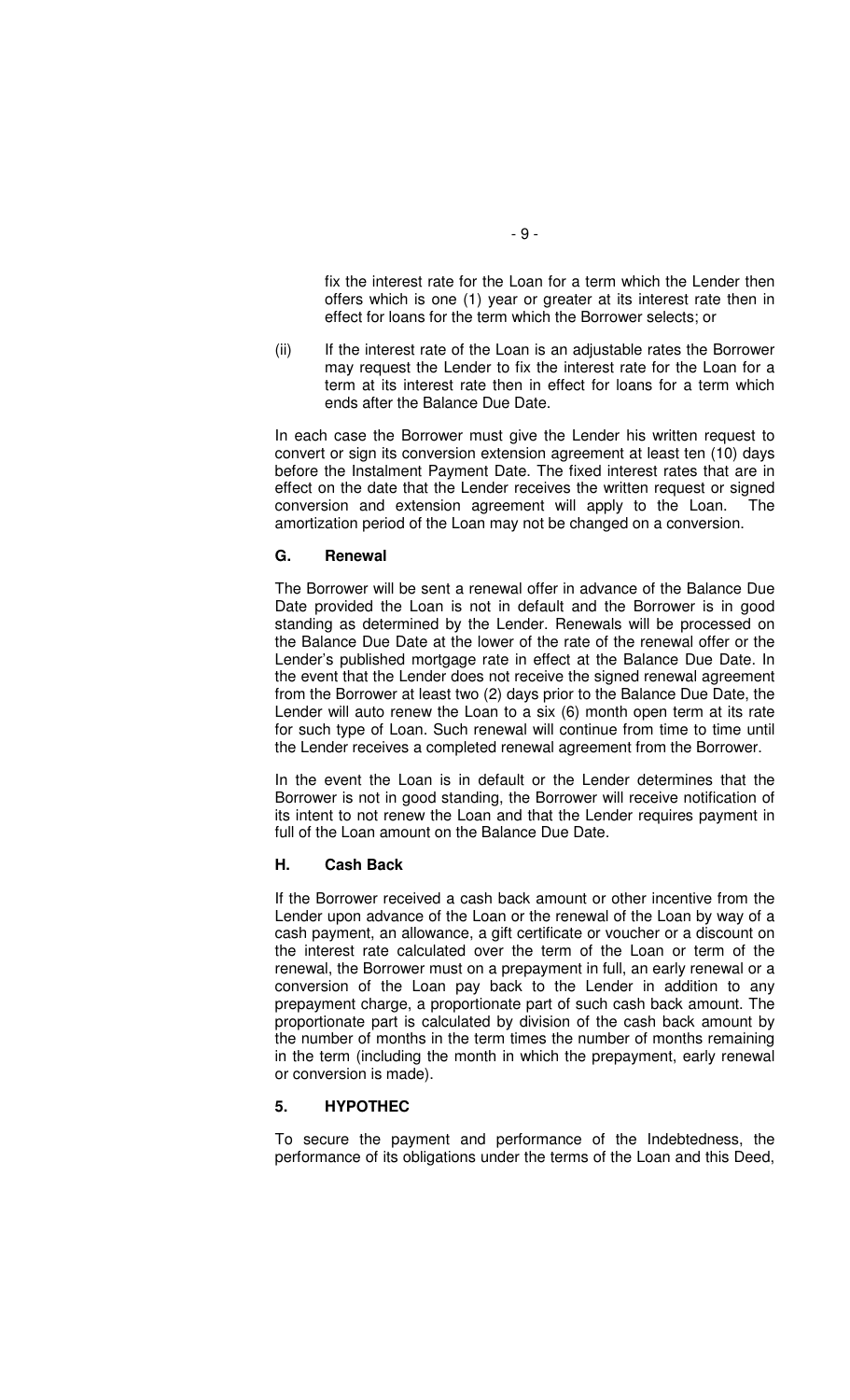the Borrower hypothecates in favour of the Lender from this date the following properties to the extent of the following sum: ... . . . dollars (\$" • ") in lawful Canadian currency; with interest thereon, from the date hereof, at the rate of twenty-five percent (25%) per annum calculated semi-annually and not in advance.

- A. The property or properties described in Section I of the Schedule forming part hereof;
- B. all corporeal and incorporeal property which, with respect to the Property, are covered by any of Articles 901 through 904 of the Civil Code of Québec (including all present and future constructions and works of a permanent nature, dependencies, accessions and appurtenances), as well as all present and future movable property that is incorporated, loses its individuality and ensures the utility of the Property and equipment that ensures the utility of the Property and is permanently physically attached or joined to the Property without losing its individuality or being incorporated (hereafter collectively referred to as the "**Equipment**"); and
- C. all rents, revenues and claims (hereinafter collectively referred to as the "**Rents**") that are or shall become payable under all present and future leases related to the Property or any part thereof, including amounts payable for any rights of emphyteusis, use or occupation in whole or in part; and
- D. all present and future indemnities paid or payable under insurance contracts covering the Property, the Equipment and any of the Rents (hereafter collectively referred to as the "**Insurance Indemnities**").

In this Deed, the expression "**Property**" refers collectively to the property set out or referred to in Paragraphs 5(A) and 5(B) above and the expression "**Hypothecated Property**" means the Property, Equipment, Rents and Insurance Indemnities collectively.

# **6. ADDITIONAL HYPOTHEC**

The Borrower hypothecates the Hypothecated Property in favour of the Lender for an additional amount equal to twenty percent (20%) of the principal hypothec referred to in Section 5 of this Deed with interest thereon, from the date hereof, at the rate of twenty-five percent (25%) per annum calculated semi-annually and not in advance in order to secure the payment of all amounts due to the Lender under the Loan and this Deed and which are not secured by the principal hypothec and to further secure the Indebtedness.

### **7. DECLARATIONS**

The Borrower declares and certifies to the Lender that: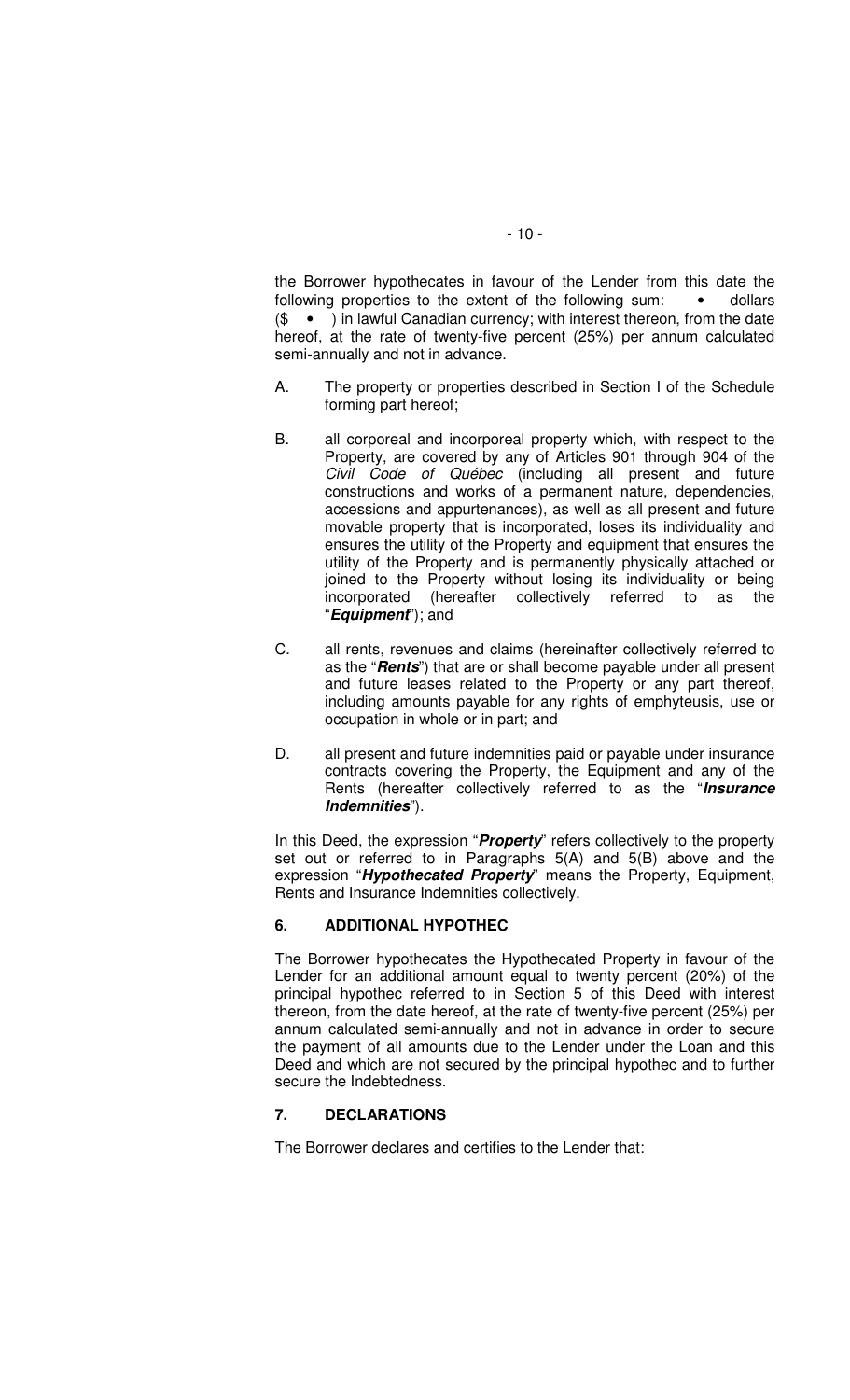- A. no taxes, including without limitation, assessments, rates, duties, charges, interest or penalties, general or special, levied on the Hypothecated Property or the Borrower by any federal, provincial, municipal, ecclesiastical, school or urban community authority (hereinafter referred to as "**Taxes**") are unpaid and overdue, consolidated or paid with subrogation;
- B. subject to Section 20, no repairs, alterations, renovations or construction have been carried out on the Property within the past six (6) months without being paid in full;
- C. no Equipment or appliance attached to the Property (including in particular elevators, electric and household appliances, and heating, air-conditioning, ventilation or maintenance systems) is encumbered with any prior claim, hypothec, instalment sales contract, sale with right of redemption or any other right; all such Equipment and appliances belong outright to the Borrower and form an integral part of the Property, have lost their individuality and ensure the usefulness of the Property or are permanently attached and physically joined to the Property and ensure its usefulness;
- D. the Property, constructions and works erected thereon belong outright to the Borrower by good and valid title, Rents have not been assigned or hypothecated to any third party and the Hypothecated Property is free of all charges, prior claims, hypothecs, rights or other encumbrances, including legal hypothecs of a syndicate of co-owners or legal construction hypothec, of any kind whatsoever, except, if applicable, those indicated in Section II of the Schedule hereto;
- E. the Hypothecated Property is not affected by any servitude or illegal view that has not been amended by a duly registered agreement, except those indicated in Section II of the Schedule forming part hereof;
- F. if the Borrower has acquired the Property and construction and works of a permanent nature erected thereon by deed of sale by mutual agreement, such deed of sale contains no resolutory clause of any kind whatsoever;
- G. neither the Borrower, nor anyone else to the Borrower's knowledge, has placed, stored, buried or disposed of any Toxic Materials on the Property, and to the best of the Borrower's knowledge and belief, after reasonable enquiry and investigation, no part of the Property or any adjoining land is, has ever been or will in the future be used to manufacture, refine, handle, treat, store, dispose of or otherwise deal with any hazardous substances except in compliance with all laws, regulations and orders; and no part of the Property contains, has ever contained or will in the future contain any hazardous substance, which may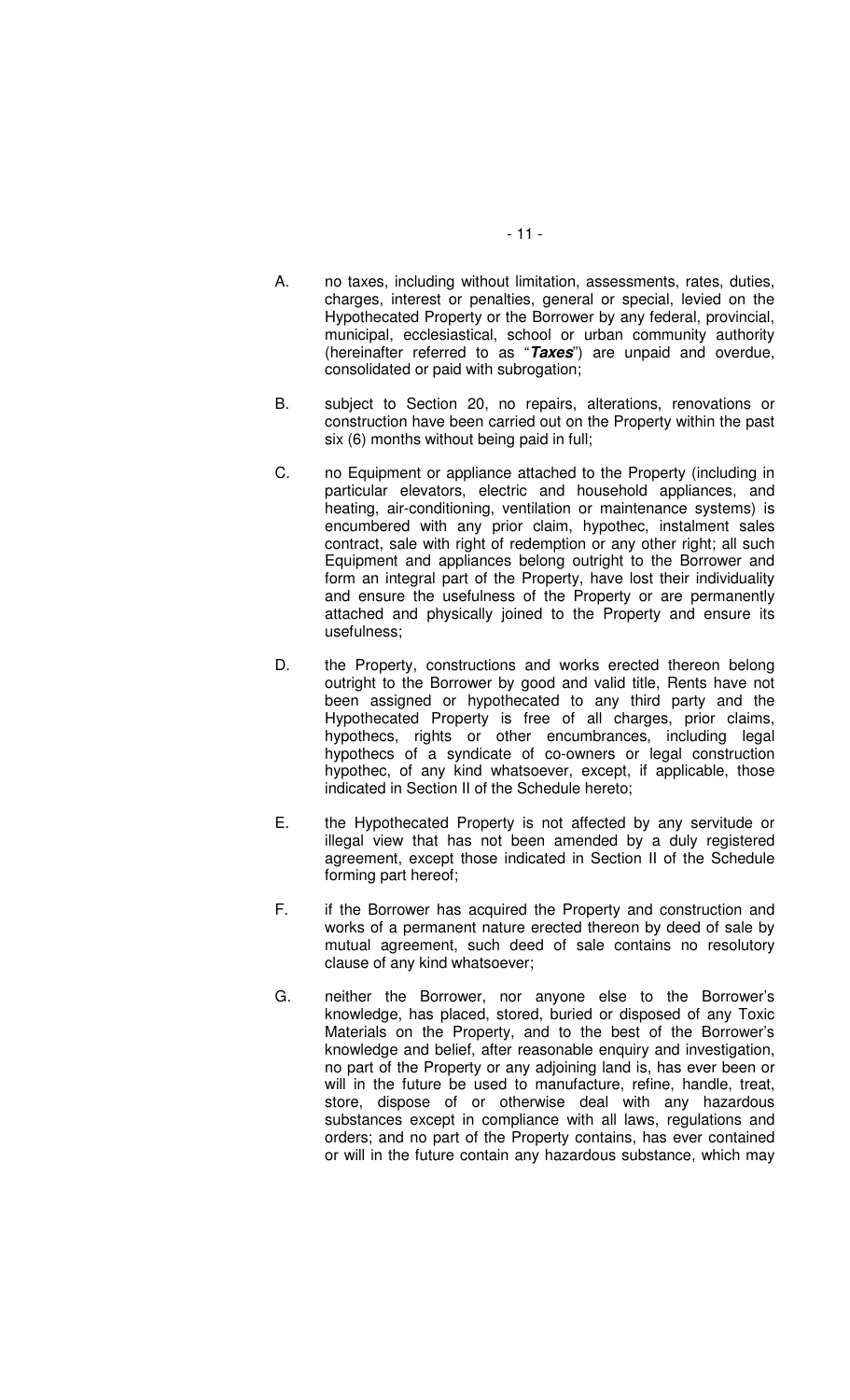lower the value of or adversely affect the marketability of the Property. The Lender may, but is not obligated to, require the Borrower, at the Borrower's expense, to obtain an environmental audit of all or any part of the Property, which environmental audit shall be satisfactory to the Lender, but such audit does not relieve the Borrower from the Borrower's obligation under this clause.

In this Deed, the expression "**Toxic Materials**" means both (a) any pollutant or contaminant within the meaning Environment Quality Act (Québec) and its regulations and (b) any toxic substance within the meaning of the Canadian Environmental Protection Act and its regulations.

- H. execution of this Deed, performance of its obligations and observance of the provisions hereof will not entail any violation or default under the terms of any other deed or document setting forth or securing other debts contracted by the Borrower, nor enter into conflict with such other deed or document; and
- I. the current civil status of the Borrower is correctly described in Section III of the Schedule hereto.
- J. the Property is not used by the Borrower as its family residence within the meaning of Article 401 and following of the Civil Code of Québec and no declaration of family residence has been signed by the Borrower.

### **[OR]**

the Property is used by the Borrower as its family residence within the meaning of Article 401 and following of the Civil Code of Québec and a declaration of family residence has been signed by the Borrower and registered at the Land Registry Office for the Registration division of under number

# **8. RESTRICTIONS ON USE AND SALE OF THE PROPERTY**

- A. The Borrower will not make any additions, alterations or improvements to the Property or use the Property for any business purposes without the prior written consent of the Lender. The Borrower may not use the Property for any illegal purposes.
- B. The Borrower will occupy the Property as his and his family's principal residence and will only rent to others all or any part of the Property in accordance with the Lender's prior written authorization. If the Lender authorizes the rental of all or part of the Property, the Borrower will do so for residential purposes only in a prudent businesslike manner at fair rents and in compliance with all applicable laws and regulations governing rental of property.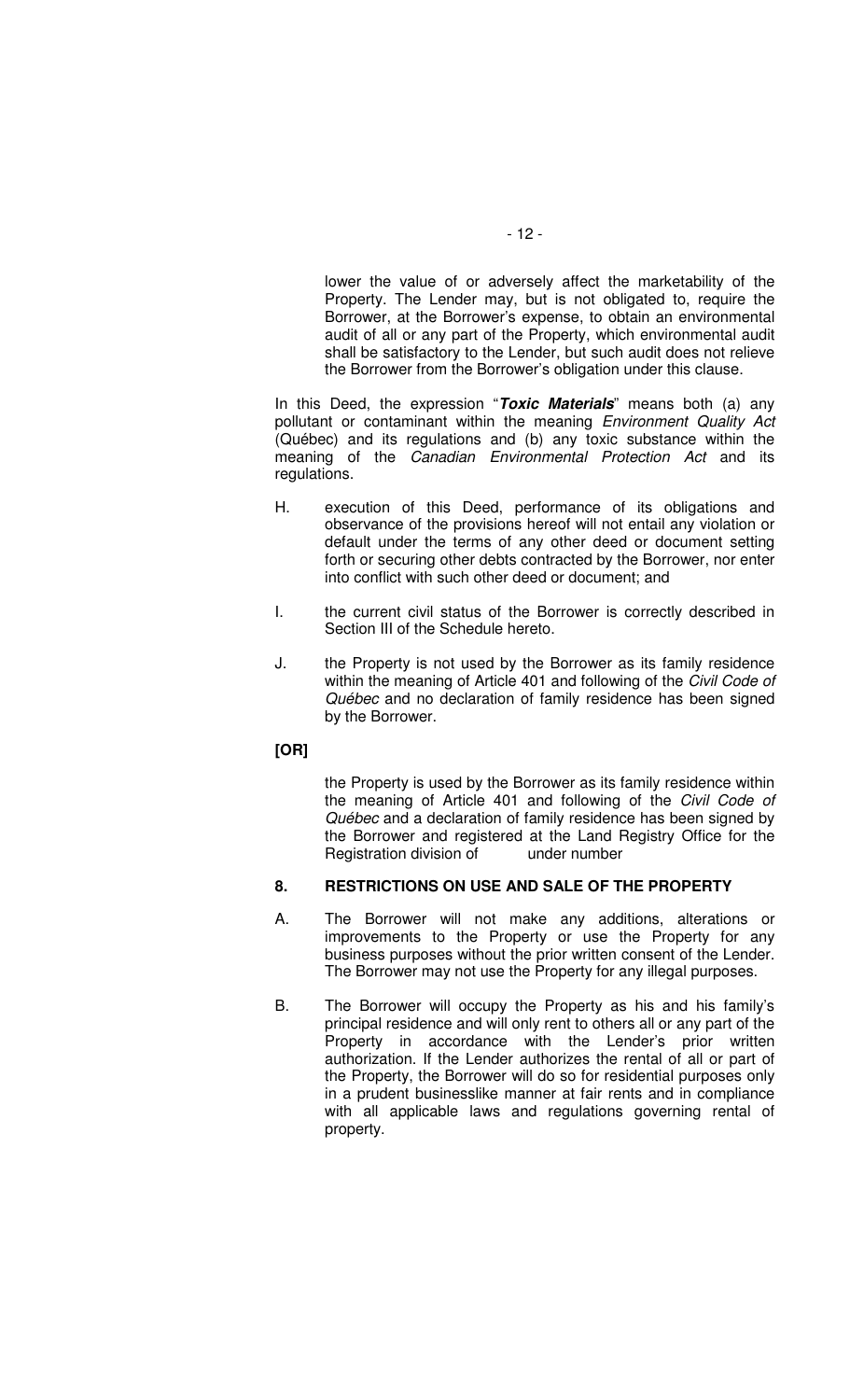C. The Borrower will not sell or otherwise dispose of the Property without prior written approval of the Lender.

### **9. NO OBLIGATION TO MAKE ADVANCES TO THE BORROWER UNDER THE LOAN**

If the Lender decides, for any reason, that it does not wish to advance the entire amount of the Principal or any part of it to the Borrower then the Lender does not have to do so, even though this Deed has been signed or registered, and whether or not any part of the Principal has already been advanced.

## **10. HYPOTHECS OR PRIOR CLAIMS**

From the time the Lender has an obligation to grant the Loan, and until the Borrower has repaid in full and performed all the Borrower's obligations hereunder, the Borrower may not at any time, directly or indirectly without the prior written consent of the Lender, create, assume, incur or permit the existence on the Hypothecated Property (as defined hereunder) of any prior claim, hypothec or charge of any kind whatsoever, ranking equal or prior to the hypothec granted hereunder. If, at any time, while any part of the Principal or interest remains unpaid, any hypothec or charge is registered against the Hypothecated Property or any action is taken to preserve such hypothec or charge, within ten (10) days, the Borrower shall free the Hypothecated Property from such hypothec or charge, and, to that end, the Lender shall have the right to pay the claim or free the Hypothecated Property of the hypothec or charge without prejudice to any other right of the Lender.

# **11. TAXES**

The Borrower will ensure Taxes are always paid on time to the respective municipality. At its option, the Lender may decide to collect Taxes from the Borrower which the Lender will then remit to the municipality. If the Lender decides to collect Taxes from the Borrower, the following terms are applicable:

- A. The Borrower will make regular tax payments to the Lender on account of Taxes on each Instalment Payment Date. The amount of each regular tax payment will be based on the Lender's estimate of a year's taxes on the Property next becoming due and payable and may change from time to time to reflect changes in the annual Taxes on the Property. The regular tax payments should enable the Lender to pay all Taxes on or before their annual due date. Or, if the Taxes are payable in instalments, the regular payments should enable the Lender to pay the full year's instalments of Taxes on or before the date on which the first instalment is due.
- B. If, however, the annual due date or the first instalment date for the payment of the Taxes is less than one year from the Interest Adjustment Date, the Borrower will pay the Lender equal regular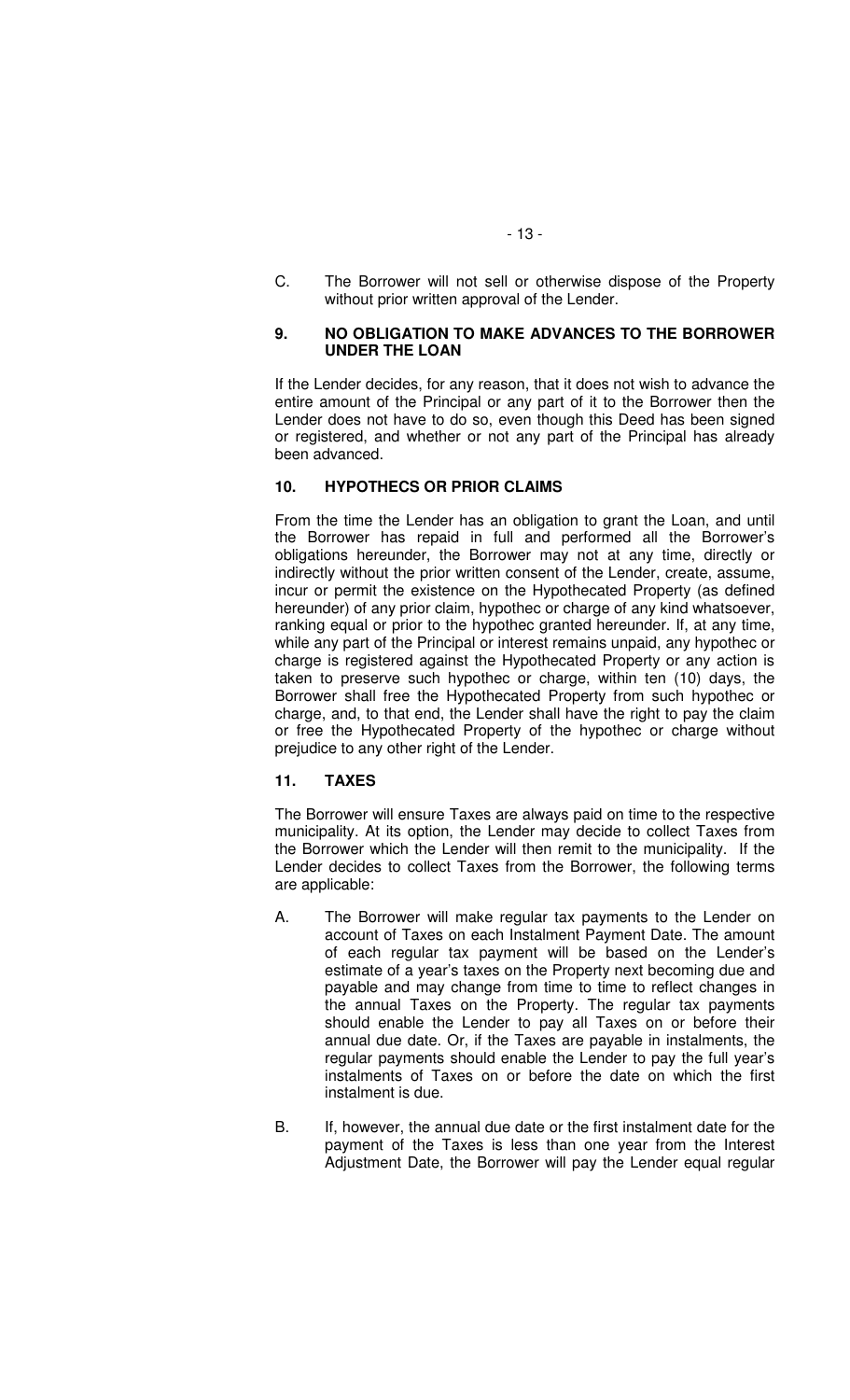tax payments during that period and during the next twelve (12) months. These equal tax payments will be based on the Lender's estimate of the total Taxes payable for both periods so that the Lender will receive enough money from the Borrower to pay all Taxes for both of those periods.

- C. The Borrower will also pay the Lender, on demand, any amount by which the actual Taxes on the Property exceed the Lender's estimate of the taxes. Or, at its option, the Lender may increase the regular tax payment to cover this amount.
- D. The Lender will pay the Taxes from the regular payment it receives from the Borrower as long as the Borrower is not in default under the Loan. The Lender is not obliged to make tax payments on the dates they are due or more often than once a year. If the Borrower has not paid the Lender enough for Taxes, the Lender may still pay the Taxes. This will create a debit balance in the Borrower's tax account. Any debit balance is immediately payable by the Borrower. The Lender is under no obligation to advise the Borrower that a debit balance has been created. Debit balances are charged interest at the interest rate under the Loan.
- E. The Lender will not pay interest to the Borrower on any credit balance in the Borrower's tax account.
- F. If the Borrower fails to pay the Lender any amount when it is due, the Lender may apply the money in the tax account towards payment of such amount.
- G. The Lender can deduct from the total final advance of the Principal enough money to pay all Taxes due on or before the Interest Adjustment Date and which have not been paid on the date the final advance is made.
- H. The Borrower will immediately send the Lender all assessment notices, tax bills or tax notices which he receives.

#### **12. INSURANCE**

The Borrower will without delay insure, and keep insured, in the Lender's favour and until the Loan is repaid in full and the security constituted herein is discharged, all Hypothecated Property (including those which will be built in the future both during construction and afterwards) against loss or damage by fire and other perils usually covered in fire insurance policies and against any other perils that the Lender requests. Such insurance must be provided by a company approved by the Lender for the replacement cost of the buildings (the maximum amount for which the buildings can be insured) in Canadian dollars. The policy must be in form satisfactory to the Lender and must include extended perils coverage and a mortgage clause stating that loss is payable to the Lender. The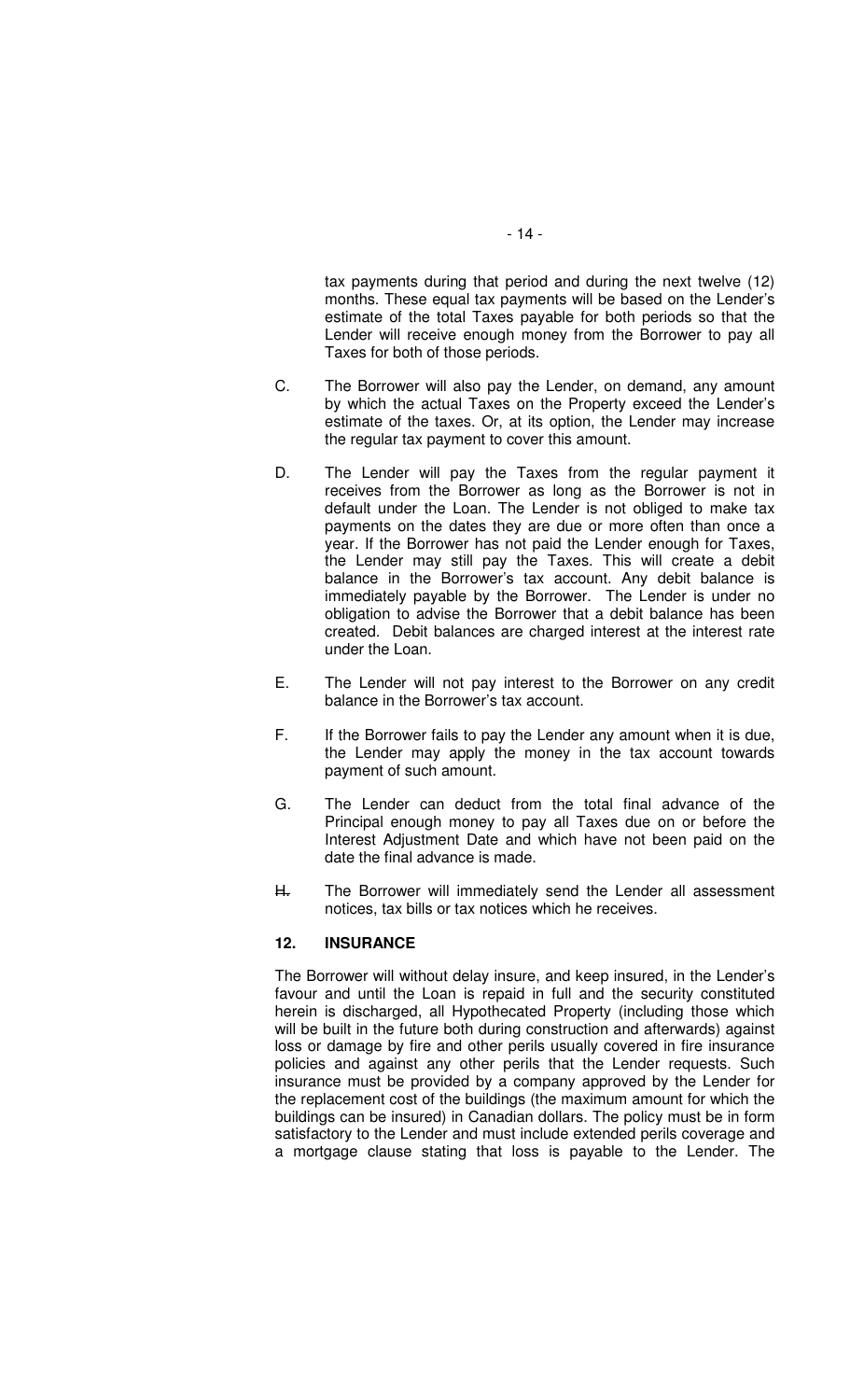Borrower shall, at the Lender's request, transfer to the Lender all insurance policies and receipts he has on the buildings and any proceeds from that insurance.

If the Borrower does not:

- A. Maintain insurance on the Hypothecated Property that, in the Lender's opinion, complies with this paragraph;
- B. Deliver a copy of any insurance policy or receipt to the Lender at its request; or
- C. Provide the Lender with evidence, at its request, of any renewal or replacement of the insurance, at least fifteen (15) full days before the insurance expires or is terminated,

the Lender can, but is not obliged to, insure any of the Hypothecated Property. What the Lender pays for this insurance shall be added to the amount owed under the Loan and shall bear interest at the interest rate provided herein. The Borrower will pay this amount with his next instalment payment. If any loss or damage occurs, the Borrower will provide the Lender immediately, at the Borrower's expense, with all necessary proofs of claim. The Borrower will also do all necessary acts to enable the Lender to obtain payment of insurance proceeds. The production of this Deed will be sufficient authority for an insurance company to pay the Lender any loss related to the insurance policy or to accept instructions from the Lender dealing with the loss.

Insurance proceeds may, in whole or in part, at the Lender's option, be:

- a) Applied to rebuild or repair the Hypothecated Property;
- b) Paid to the Borrower;
- c) Paid to any other person who owns or did own the Property, as established by the registered title; or
- d) Applied, at the Lender's sole discretion, to reduce any part of the Loan amount, whether due or not yet due.

This Section 12 does not apply (and Paragraph 23F does apply) if the Property is a condominium unit.

#### **13. KEEPING THE PROPERTY IN GOOD CONDITION**

The Borrower shall keep the Property in good condition and make any repairs needed. The Borrower shall not do anything, or let anyone else do anything, that lowers the value of the Property. The Lender can inspect the Property at any reasonable time. If, in the Lender's opinion, the Borrower:

A. Does not keep the Property in good condition; or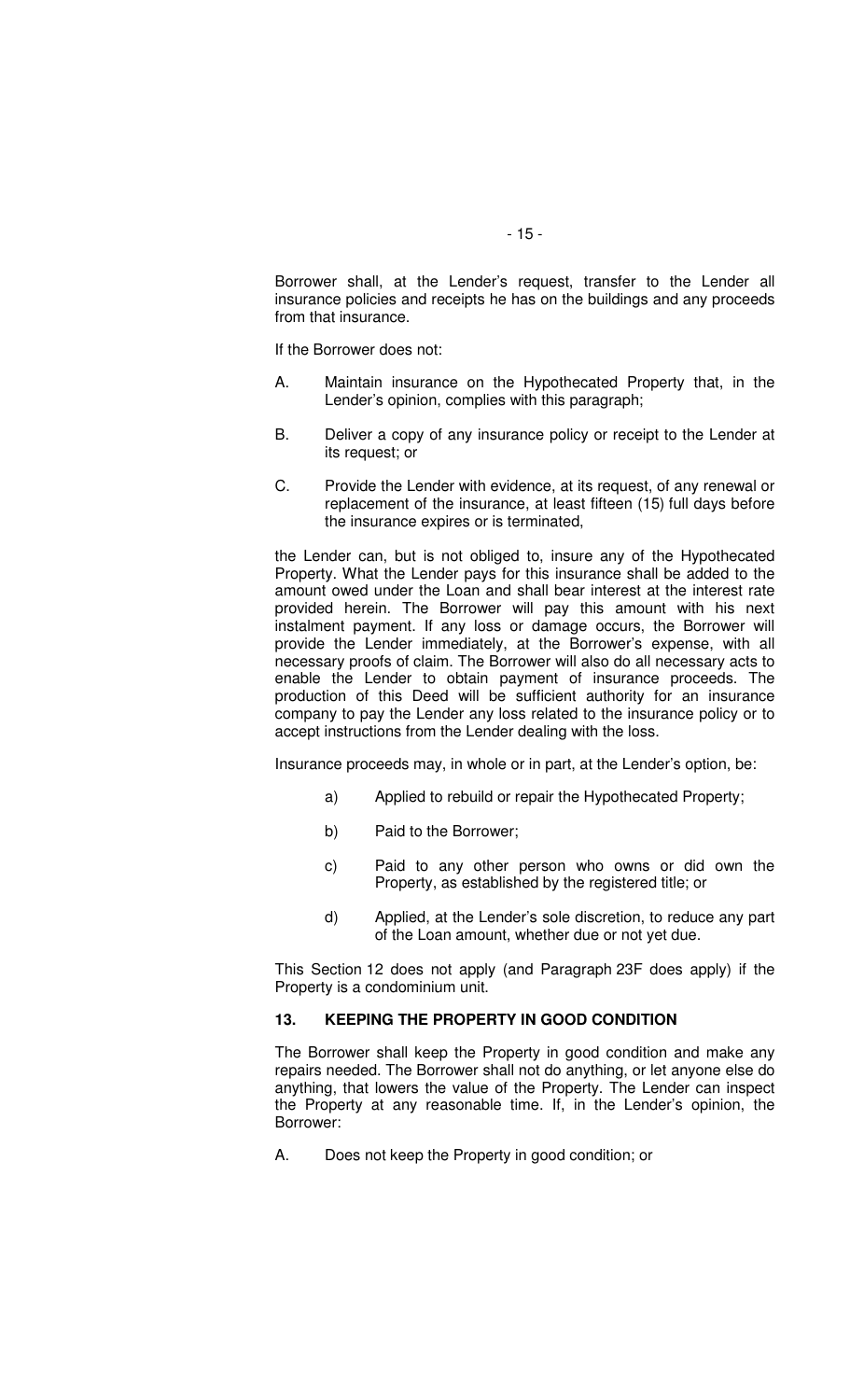B. Does or allows anything to be done that lowers the value of the Property;

the Lender can make any repairs or do any other thing the Lender thinks are advisable. The costs of any inspections and any repairs or actions that the Lender makes are immediately payable by the Borrower.

#### **14. OTHER OBLIGATIONS OF THE BORROWER**

The Borrower undertakes to:

- A. inform the Lender without delay in writing of any change in the contents of the declarations made in Section 7;
- B. obey all laws and regulations related to protection of the environment, whether they be federal, provincial or municipal. In particular, the Borrower agrees to:
- i) obtain, where necessary, any certificate of authorization, permit, or attestation issued under such laws and regulations, and provide the Lender, upon request, with copies of the applications submitted to the authorities and copies of said certificates, permits or attestations;
- ii) take the necessary steps to keep the Hypothecated Property in compliance with the standards set by such laws and regulations at all times and submit to the Lender, upon request, any certificate of conformity that may be issued in this respect;
- iii) deliver to the Lender within two (2) days any notice, notice of noncompliance, mise en demeure (demand letter), complaint or order issued by any government, municipal, judicial, quasi-judicial, administrative or private agency relating to a violation, noncompliance, liability, by or of the Borrower, of, with or under any law, by-law or order;
- iv) take the necessary steps immediately to correct the default and/or obtain the cancelling of their registration against the Hypothecated Property, as the case may be;
- v) notify the Lender as soon as a civil or criminal case is brought against the Borrower as a result of the failure to comply with environmental obligations.
- C. pay any claim that might rank prior to the hypothec granted herein when such claim falls due;
- D. notify the Lender of any legal hypothec within (5) days of becoming aware of its publication and take all actions necessary to obtain the discharge of such legal hypothec within (30) thirty days;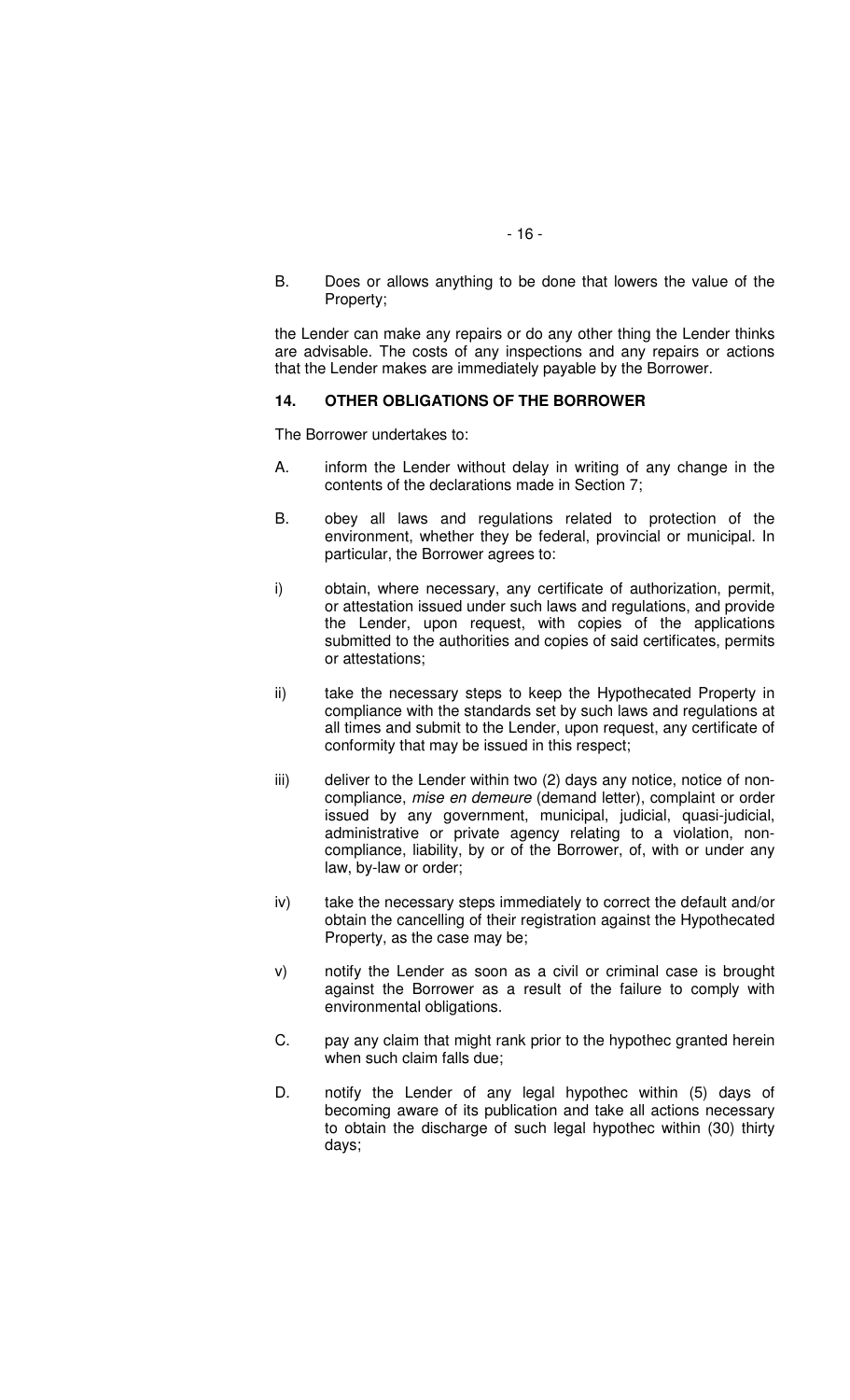- E. to obtain a renunciation to a legal hypothec in compliance with the form provided by the Lender, from all persons who are likely to register a hypothec by reason of the work requested by the owner of the Property or by reason of the materials or services that they supplied or prepared for such work;
- F. pay, no later than forty-five (45) days after their mailing, all electricity and natural gas bills the Borrower may receive;
- G. shall not allow the Property to remain unoccupied or unused;
- H. carry out any act and sign any document required to give full effect to the hypothec granted herein and ensure that it can at all times be set up against third parties. In particular, at the demand of the Lender, the Borrower shall sign any notice of renewal;
- I. indemnify the Lender and its officers, directors, employees, shareholders, and agents for any loss, damage, expenses and claims of any kind whatsoever relating to the Hypothecated Property, the Loan, or this Deed, in particular: (i) the costs incurred for a defence, counterclaim or cross action against third parties; and (ii) the costs or damages stemming from the settlement, with or without the consent of the Borrower, of a judicial action involving the Lender that the Borrower may incur or that may be claimed, directly or indirectly, because of a leak, spill, discharge, processing, dispersal or presence of Toxic Materials from the Property on land, in the atmosphere, in a water course or in any other place. This obligation of the Borrower shall subsist even after final payment of the Indebtedness to the Lender;
- J. provide the Lender with any information the Lender might reasonably request with respect to the Hypothecated Property or to verify whether the Borrower is complying with his undertakings and obligations hereunder. On reasonable request, the Borrower shall provide the Lender with a recent certificate of location addressed to the Lender. The Borrower shall inform the Lender of any fact or event likely to have an adverse effect on the value of the Hypothecated Property or the financial situation of the Borrower;
- K. keep the Equipment in good operating order at all times, except with regard to normal wear and deterioration, and, if the Equipment is destroyed or damaged in any manner whatsoever, the Borrower shall immediately see to its repair or replacement at the Borrower's own expense;
- L. not to allow any assignment of any leases present and future in favour of third parties;
- M. permit the Lender, at any reasonable time in the circumstances and at the expense of the Borrower, to examine, inspect or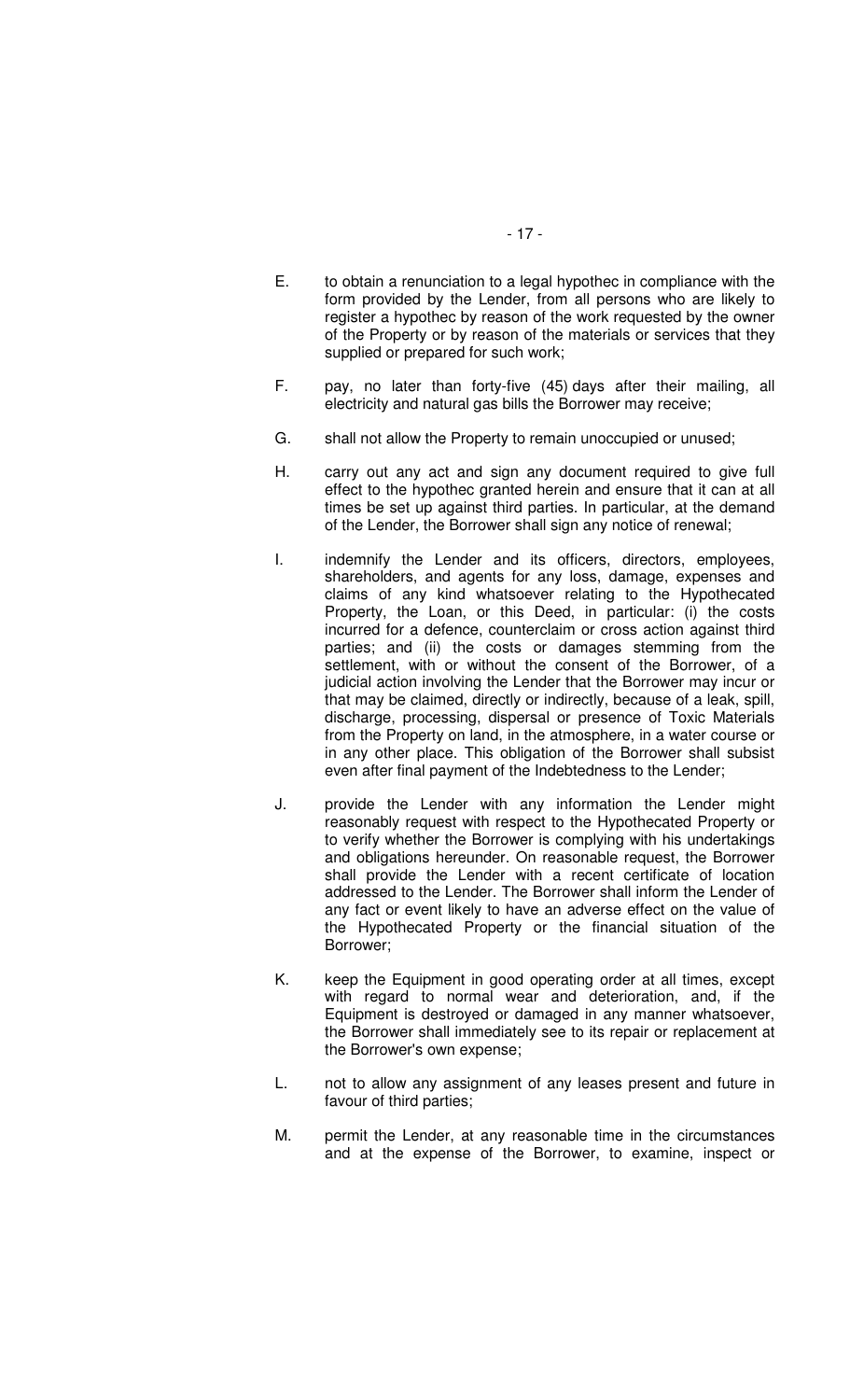evaluate the Hypothecated Property, allow access to the Hypothecated Property and provide at no cost to the Lender any further information which the latter may reasonably request from time to time with respect to the Hypothecated Property or the financial condition of the Borrower, or for the purpose of determining if the Borrower is in compliance with the Borrower's obligations toward the Lender. The Borrower shall keep the books and accounts that a prudent administrator would maintain in relation to the Rents and permit the Lender to examine such documents and obtain copies; and

N. not to remove, without the prior written consent of the Lender, any Equipment (including in particular the heating apparatus, air conditioning equipment, elevators, fixtures and all other accessories) installed in the Property. Any new object that shall be placed therein shall become irrevocably immovable and may not be removed without the written consent of the Lender.

#### **15. ADDITIONAL PROVISIONS FOR HYPOTHEC ON RENT**

The Lender may, though it is not so obliged, directly or through a mandatory, recover Rents in accordance with the provisions of law, being understood that the Borrower undertakes to collaborate with the Lender or its mandatory to facilitate the collection or recovery of Rents; it may also exercise the rights pertaining to Rents particularly under circumstances where the consent of the owner of the Rents is required, without obtaining the agreement of the Borrower, giving the Borrower notice or demonstrating that the Borrower has been negligent or has refused to exercise such rights.

The Lender hereby authorizes the Borrower to collect the Rents. The Borrower shall collect the Rents in a diligent and proficient manner and undertakes to follow, in this respect, all instructions given to the Borrower by the Lender. The Borrower also undertakes to notify the Lender forthwith of any problem in collecting the Rents. Such authorization may be withdrawn at any time by the Lender in accordance with applicable law and the Lender may impute the sums so collected at its absolute discretion, without being bound to follow the rules regarding imputation of payments, once the costs of any kind incurred for collection (including reasonable compensation for the Lender at the regular rates in effect) have been paid in full. The Lender may also but shall not be obligated to grant extensions, accept or discharge security, grant discharges and cancellations and deal with any matter relating to Rents at its discretion, without the intervention or consent of the Borrower; the Lender shall not be liable for material damage or injury caused through its fault, or that of its employees or mandatory, other than an intentional or gross fault, in the collection and recovery of Rents or its failure to collect Rents, and shall be under no obligation to notify the Borrower of any irregularity in the payment of Rents by the tenants. If, after the withdrawal of authorization as aforesaid, amounts payable as Rent were paid to the Borrower, the latter, without restricting the remedies of the Lender against tenants, shall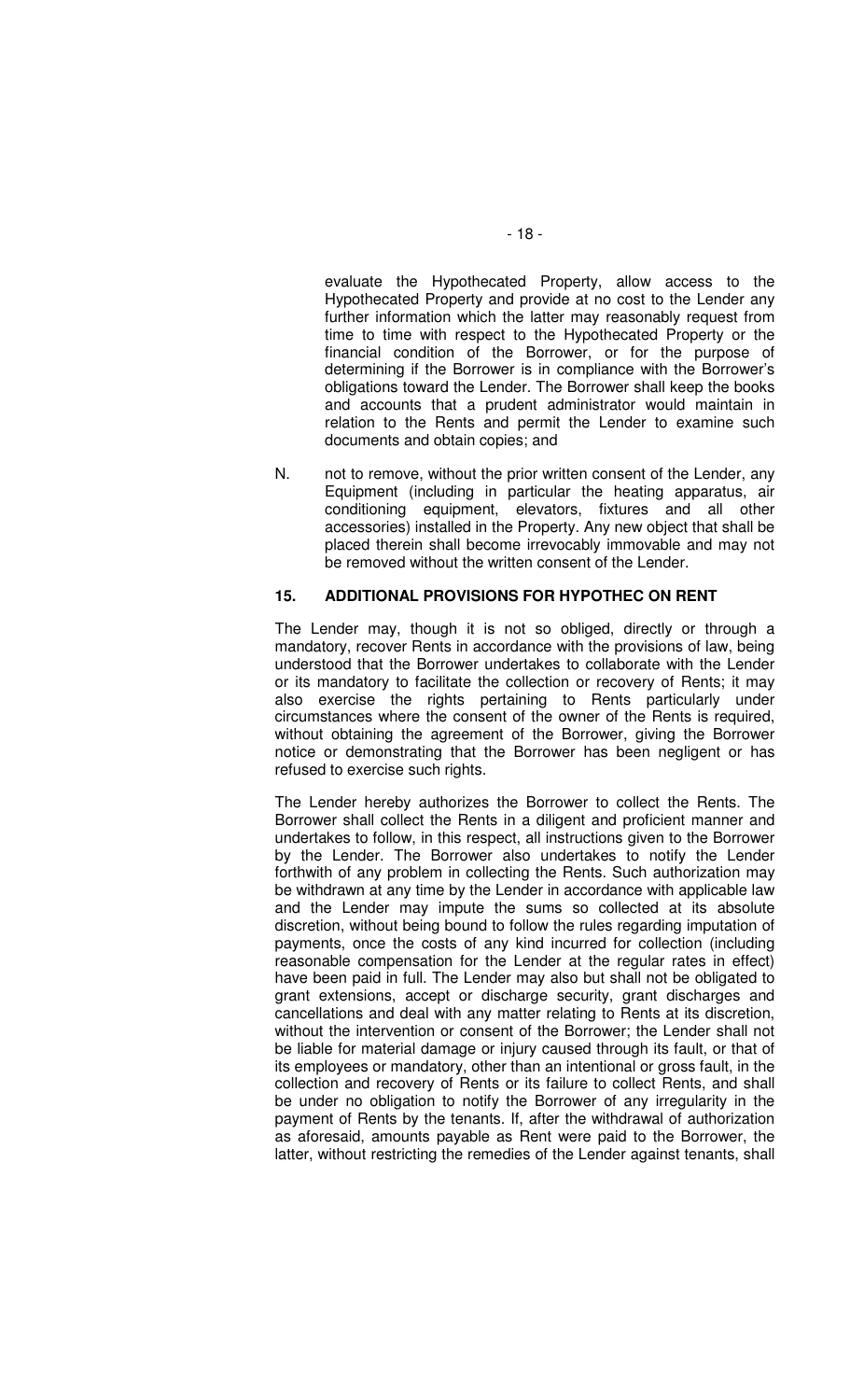receive such Rents as mandatory or depositary and deliver same to the Lender upon receipt.

The Lender may apply any amounts received by it towards payment of all or part of the amounts secured hereunder, even if not yet exigible, including any fees, costs or other expenses incurred by the Lender and secured hereunder and may impute and apply such amounts towards payment of any part or parts of the amounts secured hereunder as the Lender at its sole discretion shall decide, and may change any imputation or application as it sees fit, the whole subject to the provisions hereof as to application of Insurance Indemnities.

The Borrower undertakes to notify the Lender immediately of any Rents present or future, which hereafter are or become secured by a hypothec or guaranteed by a third party in favour of the Borrower and to deliver to the Lender the leases or other documents now or hereafter constituting or evidencing the same.

#### **16. DEFAULT**

The hypothec granted hereunder shall become enforceable as soon as one of the following events takes place (individually, an "Event of Default"):

- A. if the Borrower does not pay all or part of the Indebtedness when such a payment is due and payable;
- B. if any one of the declarations set forth herein or any one of the declarations made by the Borrower in relation to obtaining or maintaining Loan prove to be false or misleading in any essential aspect:
- C. if the Hypothecated Property or any part thereof is subject to any measure of enforcement (including prior notice of exercise of a hypothecary right, seizure, proceeding in partition or any judicial proceeding which might affect the ownership of the Borrower or the rights of the Lender and withdrawal of authorization to collect claims) that is not withdrawn within ten (10) days, even if such measure is contested in good faith by the Borrower, unless, in the latter case, the Lender is satisfied that such measure will not have the effect of reducing or endangering the hypothec granted herein and the Borrower provides sufficient additional security in the opinion of the Lender to pay the full amount of such claim if it were to prove valid;
- D. if the Borrower sells, transfers, or otherwise alienates the Hypothecated Property in full or in part without the prior written consent of the Lender;
- E. if the Borrower or the Surety, if any, makes an assignment for the benefit of its creditors, or becomes subject to the provisions of the Bankruptcy and Insolvency Act (Canada) or any other legislation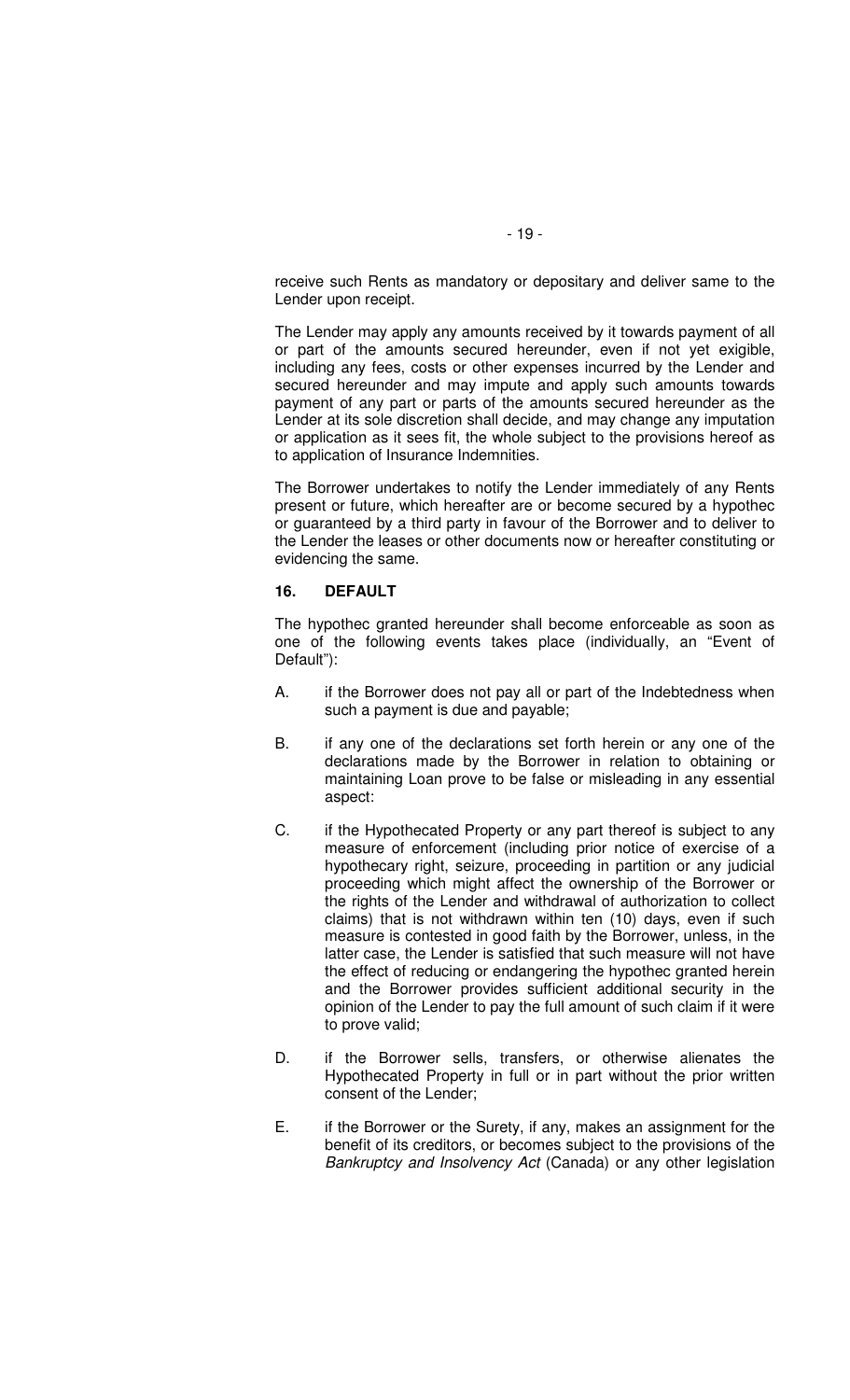respecting bankruptcy or insolvency or if any action is commenced or notice given with a view to rendering or declaring the Borrower or the Surety insolvent or bankrupt or with a view to liquidation;

- F. if a major adverse change or event should arise in the Borrower's financial situation which, viewed in a comprehensive or consolidated fashion, constitutes in the reasonable opinion of the Lender a severe deterioration in the financial position or prospects of the Borrower, which will be harmful or probably harmful to the ability of the Borrower to fulfil and faithfully perform any of the Borrower's covenants or obligations to the Lender, and if within fifteen (15) days of a written notice sent by the Lender for such purpose, the Borrower has not remedied or undertaken satisfactory measures, in the opinion of the Lender, to remedy such situation;
- G. if the Borrower fails to perform any one of the obligations or undertakings herein or provided in the Loan or any obligation of the Borrower required by the law;
- H. if part or all of the Property is expropriated;
- I. if a petition is instituted or a judgement rendered in favour of a company distributing natural gas, electricity or other public utilities allowing such company to receive part of the Rents for nonpayment;
- J. if the Lender receives from any present or future surety of all or any of the obligations a notice purporting to terminate or limit such surety's liability under its surety;
- K. If the Hypothecated Property is abandoned;
- L. if any buildings being erected on the Property or any additions, alterations or improvements done to the Property remain unfinished without work being done on them for fifteen (15) consecutive days;
- M. if a lien, charge, encumbrance, hypothec or other security is registered against any of the Hypothecated Property;
- N. if the Lender discovers a defect in title to the Hypothecated Property that significantly reduces the Lender's security; or
- O. when the Borrower, the Surety or the Hypothecated Property is the object of a sequestration, liquidation, dissolution or similar order.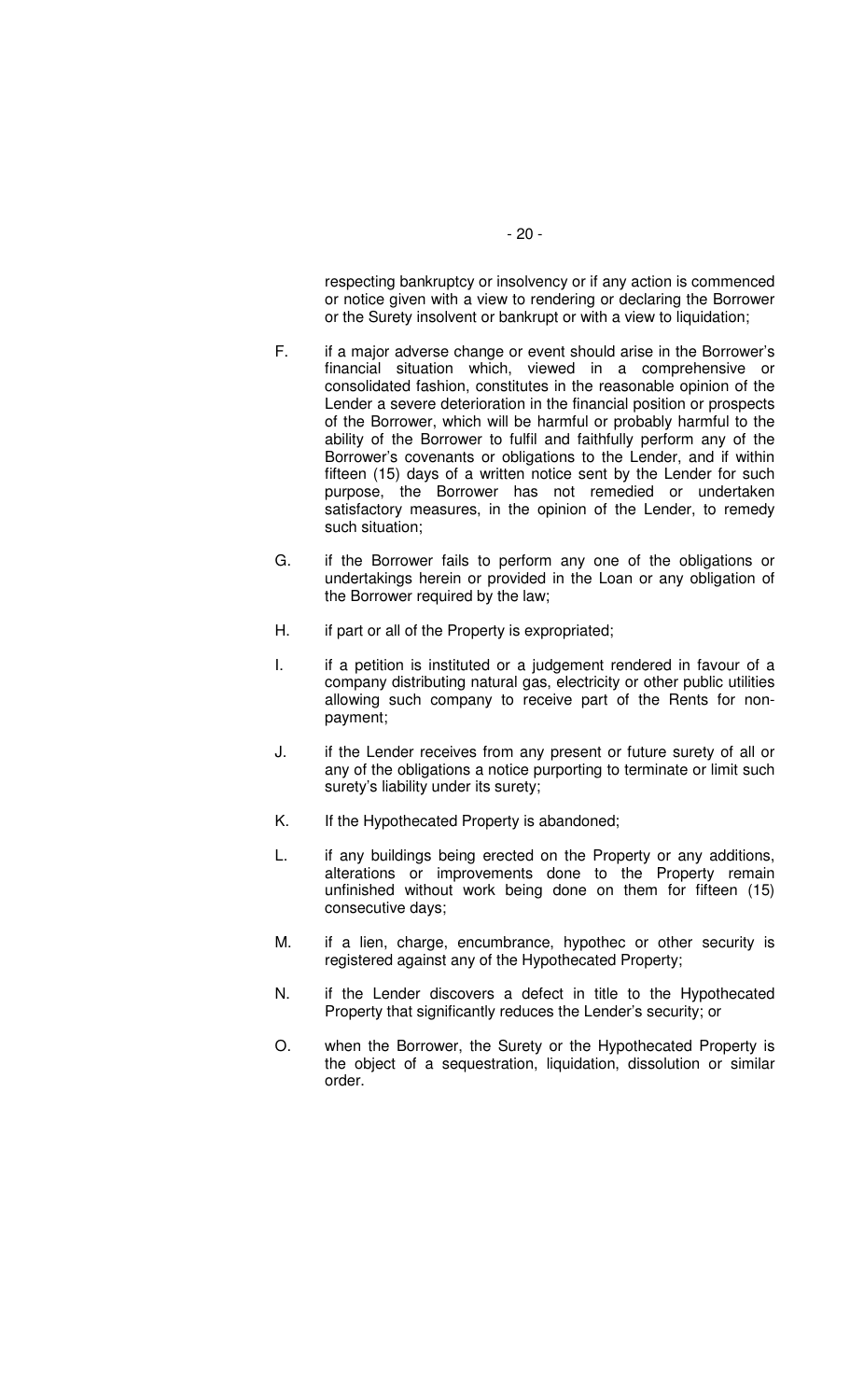## **17. REMEDIES**

### **A. Preliminary measures**

- (i) If an Event of Default occurs, the Borrower loses the benefit of term and the Lender may terminate any obligation to grant credit or advances to the Borrower and may also declare exigible all the obligations of the Borrower that are not yet due, including the Indebtedness, interest and related costs and without any notice or demand by the Lender, the whole notwithstanding any provision to the contrary stipulated herein. The Borrower recognizes hereby that the declarations, undertakings and performance of all the obligations provided for herein constitute conditions in consideration of which the Lender has granted to the Borrower the benefit of term.
- (ii) The Borrower agrees to voluntarily surrender and cause any other person in possession of the Hypothecated Property to surrender to the Lender the Hypothecated Property at the latter's demand whenever the Lender is entitled to receive such surrender, and the Borrower agrees not to oppose any act by the Lender to take the Hypothecated Property surrendered by the Borrower. The Borrower shall also diligently sign any documents and deeds of transfer necessary to surrender the Hypothecated Property to the Lender.

#### **B. Recourses of the Lender**

When there is an Event of Default, the Lender may, without notice;

- (i) exercise its right to institute a personal action;
- (ii) exercise the hypothecary rights permitted by law;
- (iii) exercise any other right it possesses by virtue of this Deed or by law;
- (iv) take any other measure provided by law or this Deed for the exercise of its right to have performance of the obligation;

and in all cases, the Lender is entitled to the payment of the costs incurred.

#### **C. Cumulative Rights**

The exercise by the Lender of any of its rights in virtue of this Deed or by law does not preclude it from exercising any other rights which it possesses.

# **D. Exercise of Rights**

Whatever the hypothecary right the Lender may choose to exercise, the following measures shall apply: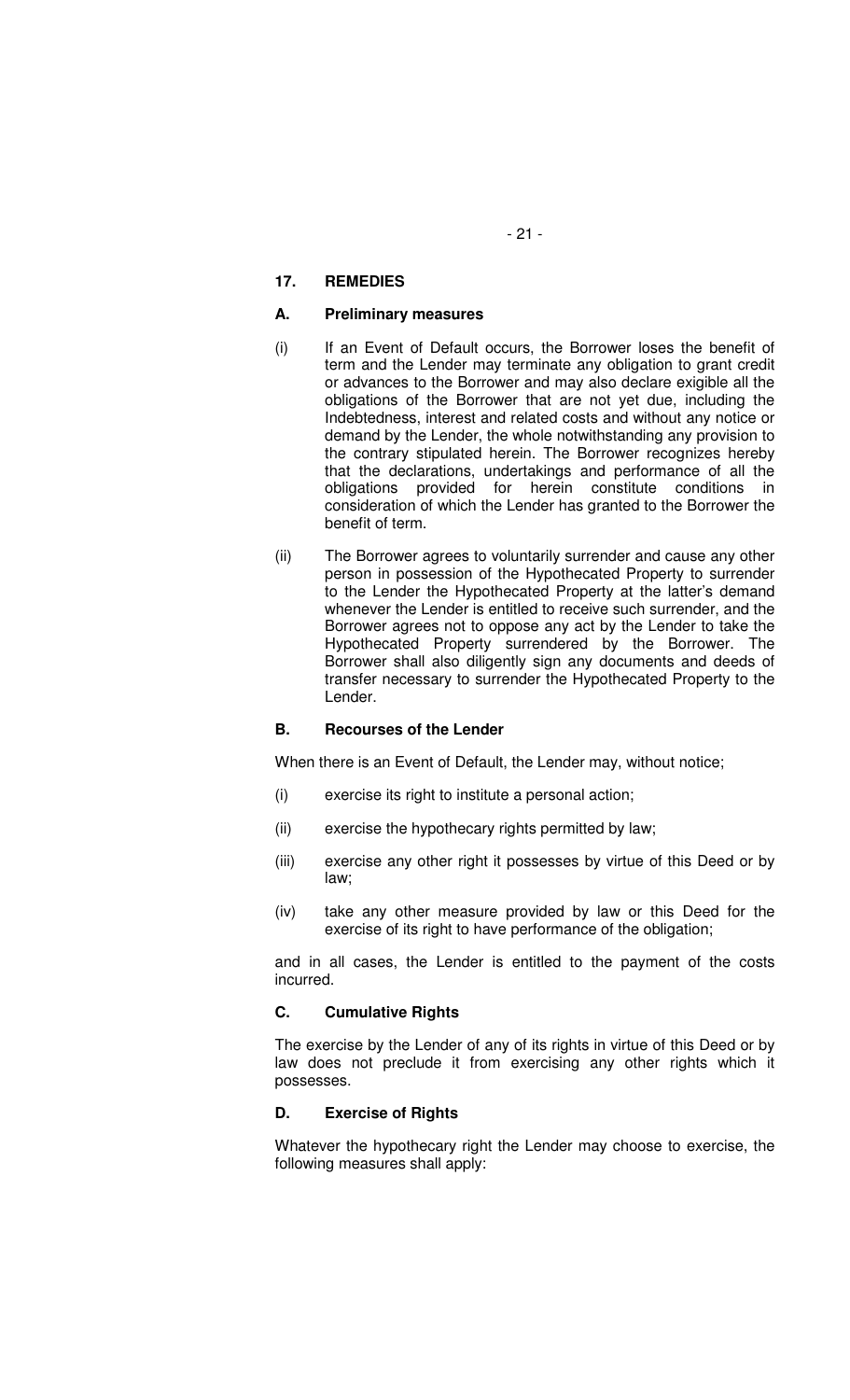- (i) for the purpose of protecting or realizing the value of the Hypothecated Property, at the Borrower's expense, the Lender may, without obligation:
	- (a) dispose of the Hypothecated Property if it is likely to depreciate rapidly or perish;
	- (b) use the information obtained when exercising its rights;
	- (c) perform any one of the Borrower's obligations;
	- (d) exercise any right pertaining to the Hypothecated Property;
	- (e) use the premises where the Property is located; and
	- (f) use, at the Borrower's expense, all or any part of the Hypothecated Property;
- (ii) the Lender shall not be bound to render accounts to the Borrower except in accordance with the commercial practices and within the periods usually followed by the Lender, and the Lender shall not be bound to make an inventory, take out insurance or provide any other security and the Lender shall not be bound to make the Hypothecated Property productive or to conserve the same;
- (iii) the Lender itself may, directly or indirectly, acquire the Hypothecated Property;
- (iv) when exercising its rights, the Lender may waive any right to which the Borrower is entitled, even without consideration;
- (v) in the event that the Lender withdraws its hypothecary or other rights against the Hypothecated Property, if the Hypothecated Property has been surrendered to the Lender, the Lender may, at its discretion, return the Hypothecated Property, or what remains thereof, to the Borrower, without express or tacit warranty or representation, but without prejudice to its other rights or remedies.

Without restricting the hypothecary rights the Lender may exercise, if the Lender exercises the right of taking in payment and the Borrower, if the Borrower is so entitled, requires the Lender to proceed instead with the sale of the Hypothecated Property on which the Lender is exercising its right, the Borrower acknowledges that the Lender shall not be bound to abandon the remedy of taking in payment unless, before the delay granted for surrender expires, the Lender (i) has been given security it deems satisfactory to ensure that the sale shall be carried out at a price sufficiently high for the Lender's claim to be paid in full, (ii) has been reimbursed for the expenses incurred, and (iii) has been advanced the sums necessary for the sale of the Hypothecated Property.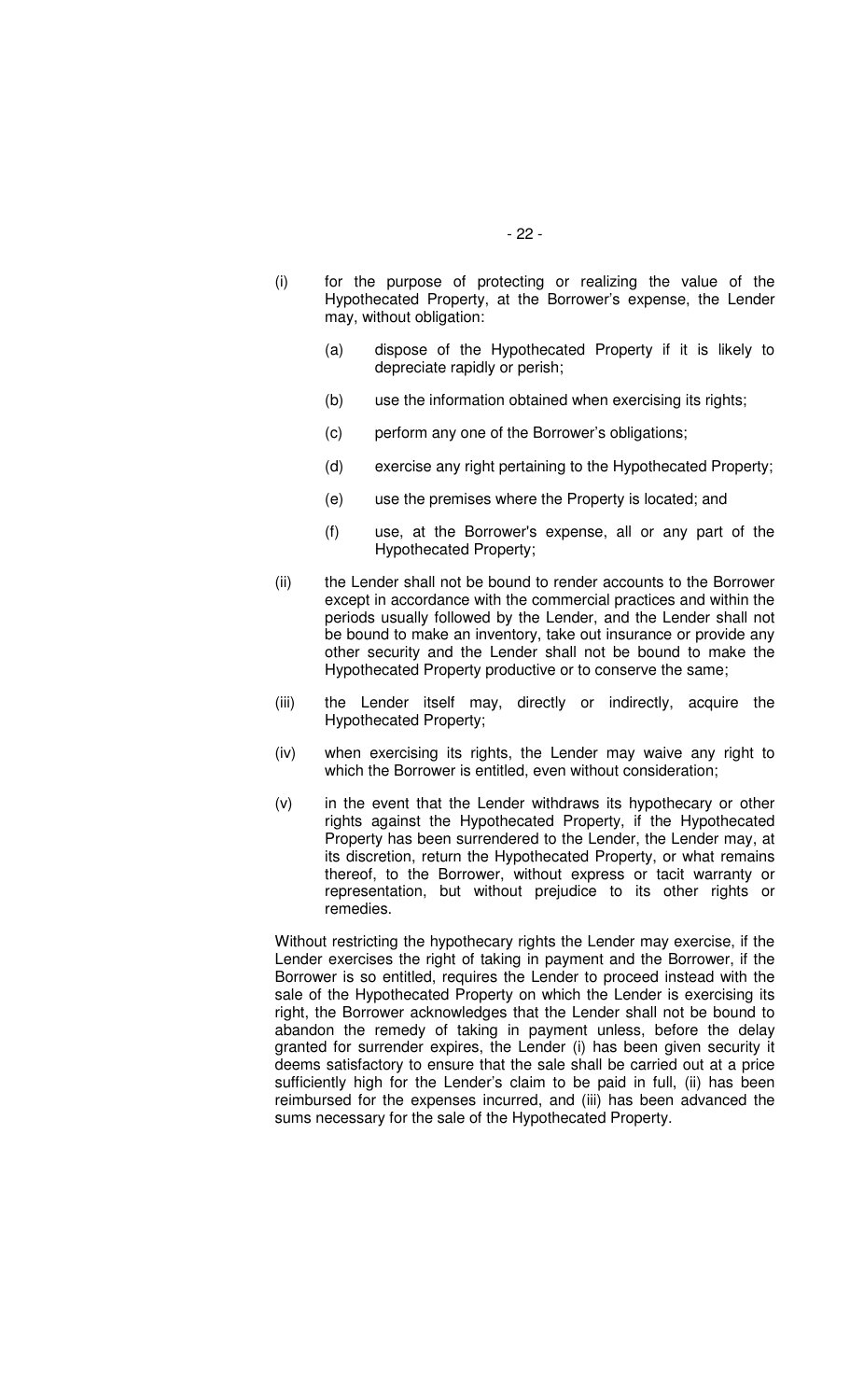If the Lender itself sells the Hypothecated Property, it shall not be required to obtain a prior evaluation from a third party.

The sale of the Hypothecated Property may be made without legal warranty on the part of the Lender or, as the Lender chooses, with total or partial exclusion of warranty.

The Borrower hereby recognizes that the Borrower's interests are best protected if the Lender acts in accordance with usual financial practices, depending on the circumstances.

#### **E. Compensation to Lender**

If the Loan amount so declared due and payable is paid prior to the Balance Due Date, the Borrower agrees to compensate the Lender by payment of a prepayment charge equal to three (3) months interest at the interest rate of the Loan. Where default continues to or is made after the Balance Due Date, the outstanding amount may only be paid upon payment of three (3) months interest on the Loan amount or three (3) months written notice in lieu thereof. The Borrower further agrees that the Lender may recover such prepayment charge from the proceeds of any sale of the Hypothecated property or other proceedings for enforcement of the security created in this Deed.

### **18. ADMINISTRATION BY THE LENDER**

- A. The Lender, if it administers the Hypothecated Property, may, without being obliged, among other things:
- i) impute any amount received in accordance with the order provided in this Deed;
- ii) sign any lease, service contract, management contract or renewal, cancel or resiliate them and execute any deed on behalf of the Borrower;
- iii) maintain, repair or renovate the Hypothecated Property, undertake or complete all construction work at the Borrower's expense;
- iv) waive any right which belongs to the Borrower with or without consideration;
- v) reimburse on behalf of the Borrower any third person with claims against the Hypothecated Property; and
- vi) delegate to a person designated by the Lender the exercise of its rights, in whole or in part and is authorized to disclose to such person any information it may have about the Borrower, the Surety or the Hypothecated Property.
- B. The Lender, if it administers the Hypothecated Property, is moreover not obliged to: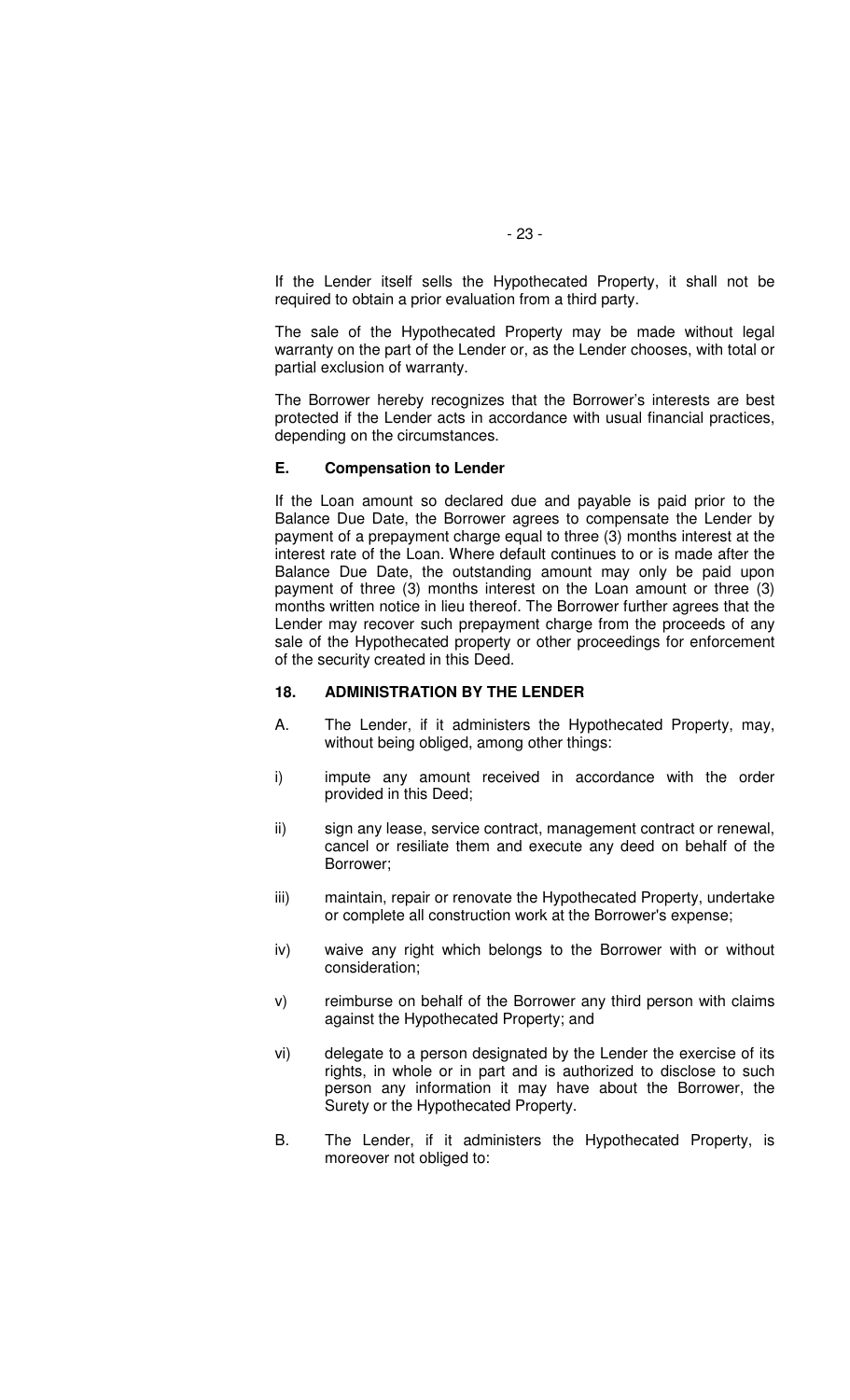- i) conserve the destination or use of such property nor make it productive;
- ii) make an inventory, take out insurance or provide security;

and shall not be held liable for dilapidation of the Hypothecated Property or for any loss whatsoever.

#### **19. DELAY IN ENFORCEMENT BY LENDER**

No delay or extension of time granted by the Lender to the Borrower or any other person in exercising the enforcement of any of its rights under this Deed nor any agreement referred to in this Deed shall affect its rights to:

- A. Receive all payments that the Borrower is obliged to make to the Lender, when they are due and payable.
- B. Demand that the Borrower repays the Loan amount and all interest which is due and payable, upon any Event of Default.
- C. Have the Borrower comply with all of his obligations to the Lender under this Deed.
- D. Have any other person comply with the obligations that person has to the Lender under this Deed.

# **20. PROGRESS ADVANCE CONSTRUCTION LOAN TERMS**

An improvement means any alteration, addition or repair to any building on the Property or any construction, erection or installation on the Property. If the purpose of the Loan is to finance an improvement via progress advances, the Borrower must so inform the Lender in writing immediately and before any advances are made under this Deed. The Borrower must also provide the Lender immediately with copies of all contracts and subcontracts relating to the improvement and any amendments to them. The Borrower agrees that any improvement shall be made only according to contracts, plans and specifications approved in writing by the Lender in advance. The Borrower must complete all such buildings or improvements as quickly as possible and provide the Lender with proof of payment of all contracts from time to time as the Lender requires. The Lender will make advances (part payments of the Principal) to the Borrower based on the progress of the improvement, until either completion and occupation or sale of the Property. The Lender will determine whether or not any advances will be made and when they will be made. Whatever the purpose of the Loan may be, the Lender may in its sole and absolute discretion hold back funds from advances until it is satisfied that the Borrower has complied with the foregoing provisions. The Borrower authorizes the Lender to provide information about the Loan to any person claiming a legal hypothec of construction on the Property.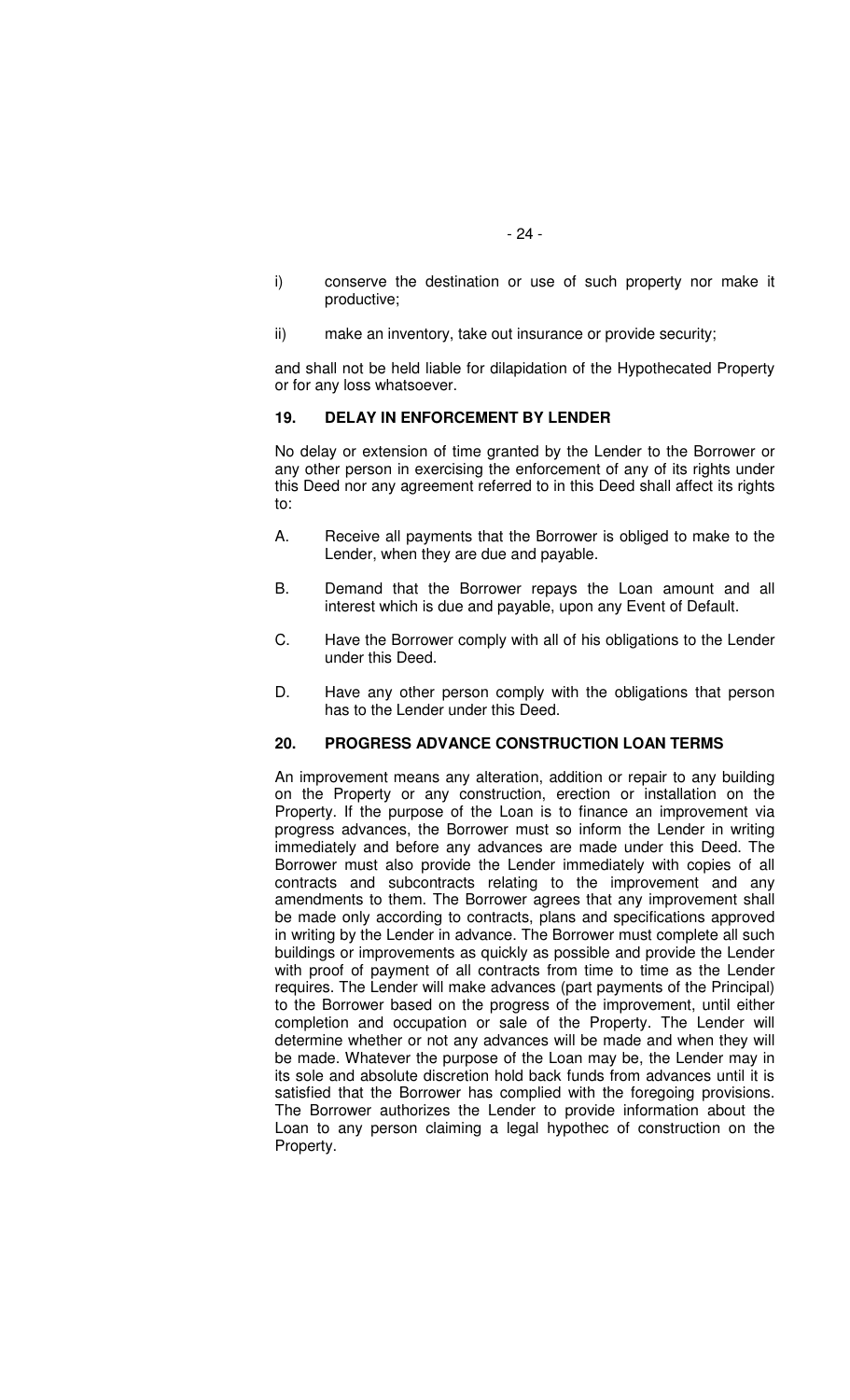Should the Borrower fail to pay for any fixtures or equipment installed as stipulated herein, the Lender shall be entitled to do so at the Borrower's expense. If, in the opinion of the Lender, the Borrower fails in any respect to perform any of the undertakings stipulated in this section, the Lender shall thereupon have the right to enter into such contracts and make such arrangements as it deems expedient for the completion of the building with its dependencies and appurtenances and the installation of such fixtures and equipment, and from time to time pay the amounts owing to builders, suppliers and other persons, all at the Borrower's expense.

# **21. RELEASING THE PROPERTY FROM THE HYPOTHEC**

The Lender may establish the terms for releasing its security in all or part of the Hypothecated Property (that is, the Lender may discharge, or partially discharge, the Hypothecated Property) from the Loan whether it receives value for its release or not. If the Lender releases part of the Hypothecated Property from the security at any time, the rest of the Hypothecated Property will continue to secure the Loan amount. The Lender is only accountable for money actually received by it.

If the Property is subdivided before the Loan is repaid in full, the Loan will be secured by each part into which the Property is subdivided. This means that each part will secure repayment of the total amount, even if the Lender releases another part of the Property from the security created in this Deed.

The Lender can release the Borrower, any Surety, or any other person from performing any obligation contained in this Deed or any other security document, without releasing any part of the Hypothecated Property or any other security, and any such release shall not release any other person from the obligations in the Loan.

# **22. RENEWING OR OTHERWISE AMENDING THE LOAN**

The Lender may from time to time enter into one or more written agreements with the Borrower (or with any one to whom the Property is transferred) to amend the Loan by extending the time for payment, renewing it or its term for further periods of time, changing the interest rate payable under this Deed or otherwise altering the provisions of this Deed. Whether or not there are any encumbrances on the Hypothecated Property in addition to the hypothecs created herein at the time the agreement is entered into, the Lender will in its sole discretion determine whether it is necessary or not to register the agreement on title in order to retain priority for these hypothecs, as amended, over any instrument registered after said hypothecs.

The Borrower or any person liable in any manner for payment or performance of any other terms of this Deed will not be released and will continue fully liable with or without notice, consent or agreement to any such renewal, extension or amendment.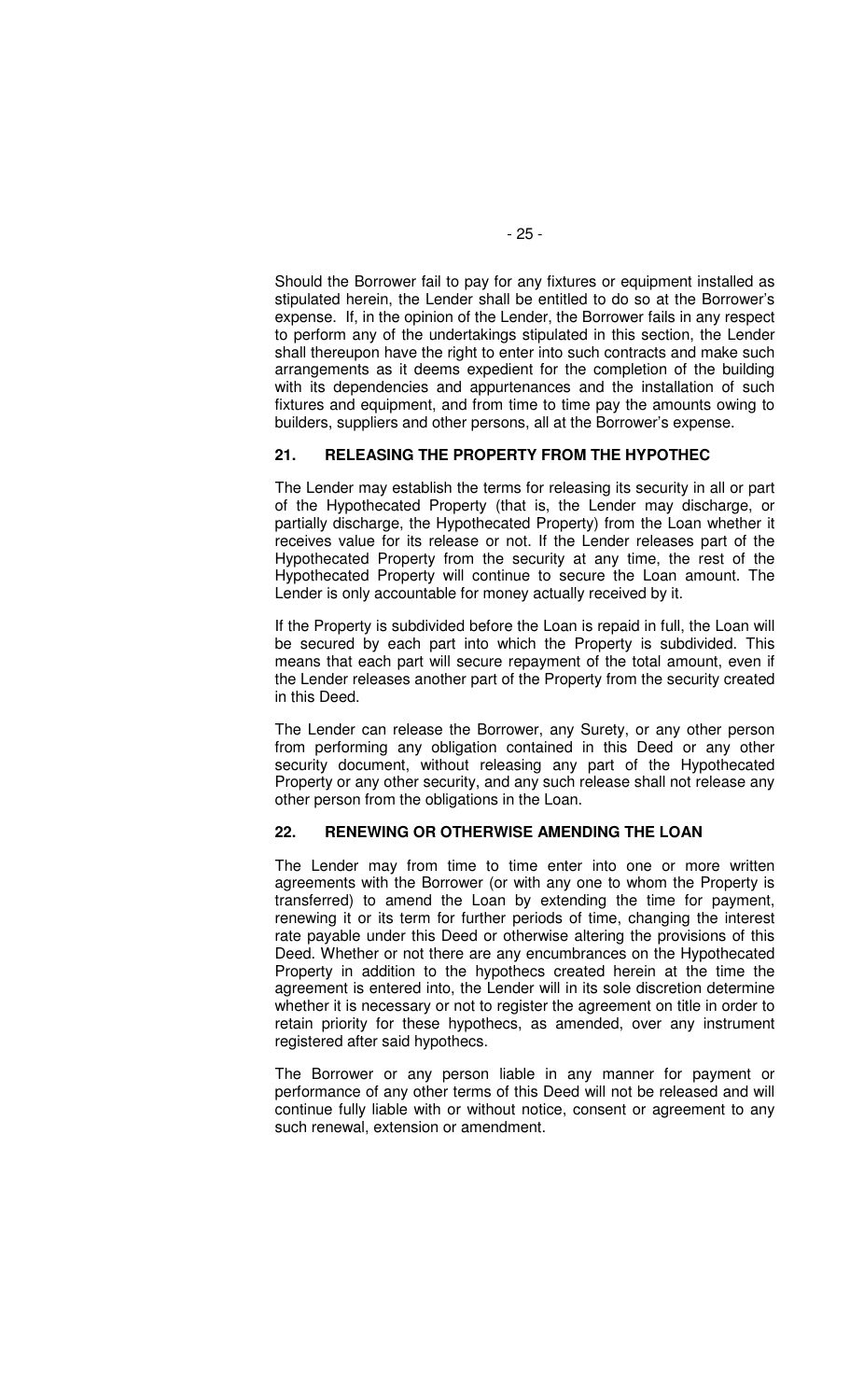### **23. SPECIAL CONDITIONS APPLICABLE TO DIVIDED CO-OWNERSHIP**

The following conditions are applicable when the hypothec granted herein charges a fraction of a property constituting a residential condominium unit.

- A. The Borrower declares and warrants that the Hypothecated Property described below is one of the private portions of an immovable property held in divided co-ownership in accordance with Article 1038 and following of the Civil Code of Québec.
- B. The Borrowers hereby undertakes to respect and observe all the conditions of this Deed, and comply with all the requirements of the law regarding divided co-ownership and any amendments thereto, the provisions of the Declaration of Co-Ownership registered at the Land Registry Office of under number and any amendments thereto, and the management regulations and conditions applicable to the Hypothecated Property and any amendments thereto (collectively, the "**Condominium Requirements**").
- C. The Borrower will pay the common expenses for the Property to the syndicate of co-owners (the "**Syndicate**") on the due dates including any contribution to the contingency fund. Or, if the Lender exercises its right to collect the Borrower's contribution towards the common expenses from the Borrower, the Borrower will pay the same to the Lender upon being so notified. The Lender can accept a statement which appears to be issued by the Syndicate as conclusive evidence for the purpose of establishing the amounts of the common expenses and the dates on which those amounts are due.
- D. The Borrower will forward to the Lender any notices, assessments, by–laws, rules and financial statements of the Syndicate he receives (or is entitled to receive) from the Syndicate.
- E. The Borrower will maintain all improvements made to his unit and repair them after damage.
- F. Insurance In addition to the insurance which the Syndicate must obtain, the Borrower must:
- i) Insure all improvements which the Borrower or previous owners have made to the unit;
- ii) Obtain insurance for those additional risks that the Lender requires;
- iii) Insure the Borrower's common or other interest in buildings (whether presently existing or built in the future, both during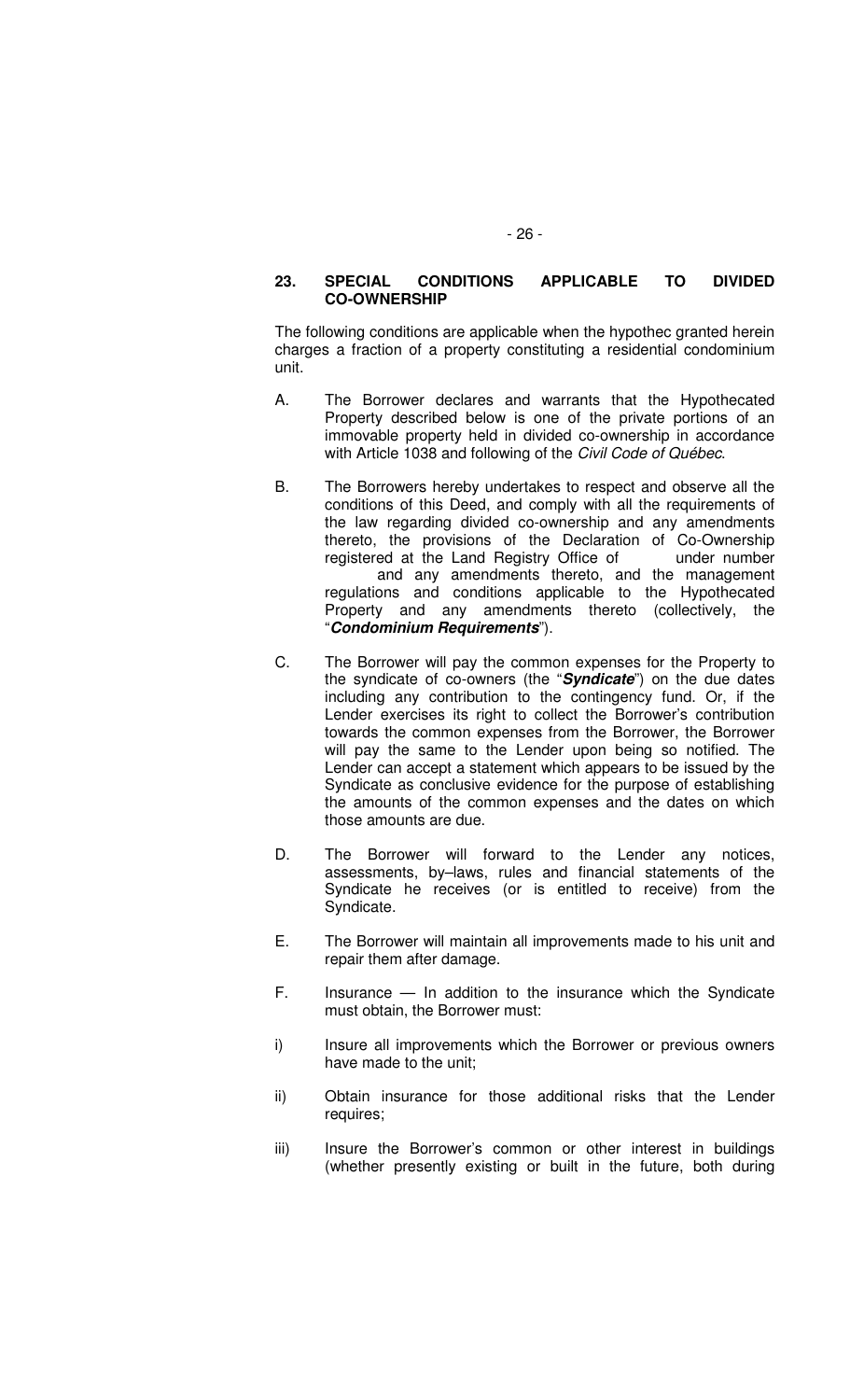construction and afterwards) which are part of the condominium property or assets of the Syndicate if the Syndicate fails to insure the buildings or assets as required or if the Lender requires the Borrower to do so;

- iv) Assign his insurance policies to the Lender and (as far as permitted by law) his interest in the policies held by the Syndicate.
- v) Provide the Lender with proof that the required insurance is in force, as well as evidence of any renewal or replacement of the insurance, within fifteen (15) days before the insurance expires or is terminated.
- vi) Do all that is necessary to collect Insurance Indemnities.

Each of the insurance policies (and those of the Syndicate) must comply with the following:

- The property must be covered against destruction or damage by fire and other perils usually covered in fire insurance policies and against any other perils the Lender requires for its full replacement cost (the maximum amount for which it can be insured ) in Canadian dollars;
- The insurance company and the terms of the policy must be satisfactory to the Lender.

If the Borrower fails to insure the Property as required in this Section 23, the Lender can, but is not obliged to, obtain any insurance which the Borrower is required to obtain. What the Lender pays for this insurance will immediately become payable by the Borrower to the Lender. If any loss or damage occurs, the Borrower, at his expense, will provide, on behalf of the Syndicate and the Borrower, the Lender immediately with all necessary proofs of claim. The Borrower will also do all necessary acts to enable the Lender to obtain payment of Insurance Indemnities. The Borrower will seek to ensure the full compliance by the Syndicate with its duties and obligations under the Condominium Requirements.

To the extent permitted by law, Insurance Indemnities may, in whole or in part, at the Lender's option:

- (a) Applied to rebuild or repair the damage to the Property;
- (b) Paid to the Borrower;
- (c) Paid to any other person who owns or did own the Property, as established by the registered title; or
- (d) Applied, at the Lender's sole discretion, to reduce any part of the Loan amount, whether due or not yet due.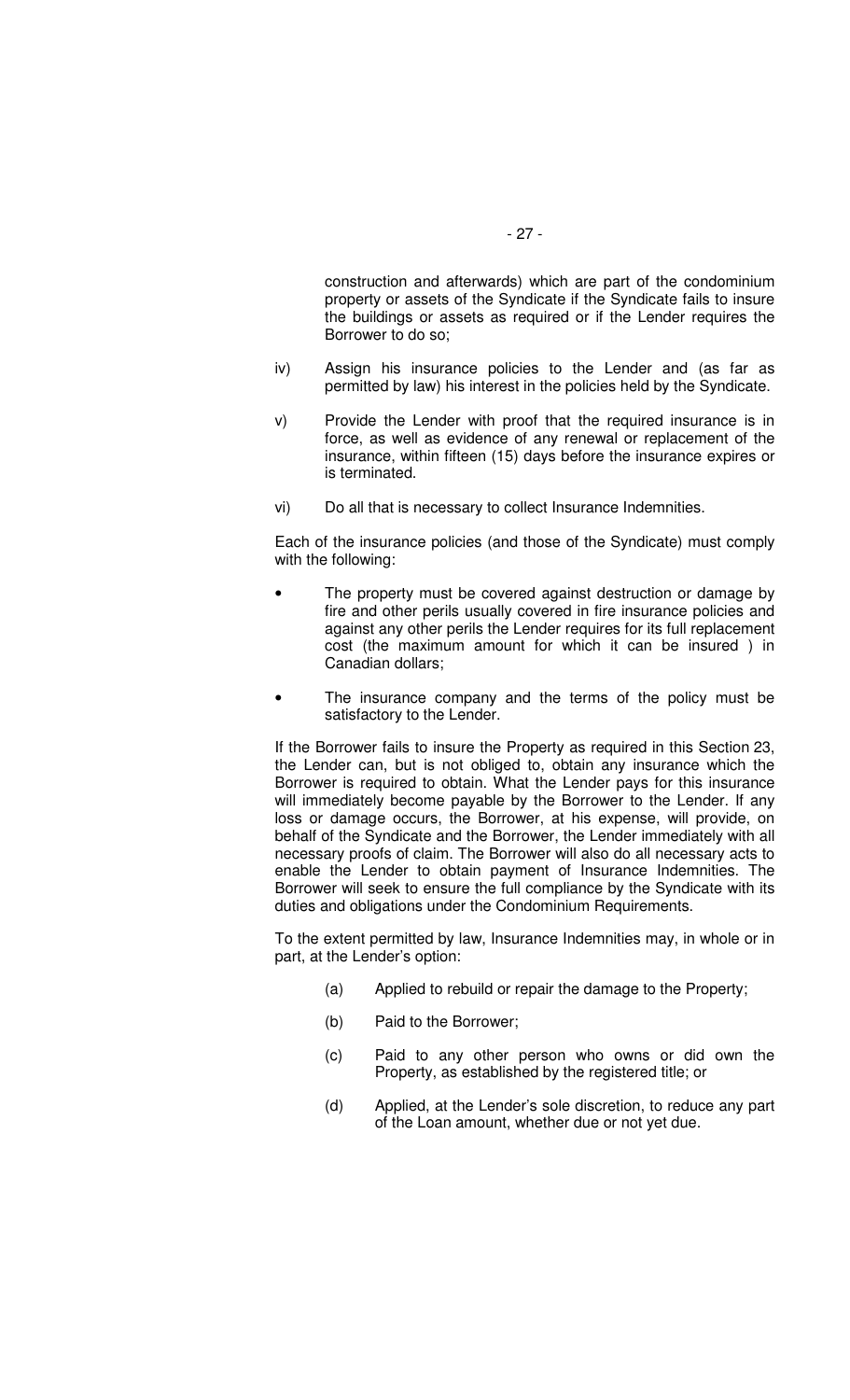- G. The Borrower must pay certain other expenses In addition to the Lender's other rights and remedies contained in this Deed, the Borrower will pay the Lender immediately all its expenses in relation to:
	- Any by-law, resolution, rule or other matter (other than one for which only a vote of the majority present at the meeting is required);
	- The enforcement of its right to have the Syndicate or any owner comply with the Condominium Requirements; and
	- The Lender's exercising any voting rights the Lender may have.

Where the Lender's expenses relate to other units as well as to the Property, the amount the Borrower is required to pay will only be the expenses related to the Property as the Lender determines.

- H. Voting and other rights The Borrower authorizes the Lender to exercise his rights under the Condominium Requirements to vote, consent and dissent. The Borrower also authorizes the Lender to exercise his rights to:
	- Demand the Syndicate purchase the Borrower's unit and common interest, where provided under the Condominium Requirements;
	- Elect to have the value of the Borrower's unit and common interest or that of the condominium property determined by arbitration;
	- Receive the Borrower's share of the Syndicate's assets and the proceeds from the sale of the Borrower's unit and common interest or of the condominium property or any part of the common elements.

If the Lender does not exercise the Borrower's rights, the Borrower may do so according to any instructions the Lender may give to him. Before making such a demand or election the Borrower must obtain Lender's prior written approval. The Borrower must do this even if the Lender does not have the right to make the demand or election as between the Lender and the Syndicate, and even if the Lender had previously arranged for the Borrower to exercise that right.

Nothing done under this Section 23 shall be deemed to put the Lender in possession of the Hypothecated Property. The Lender is not liable for any action the Lender may take in doing what the Borrower has authorized the Lender to do or for any failure to act. The Lender may at any time revoke any arrangement the Lender makes for the Borrower to do anything the Borrower has authorized the Lender to do.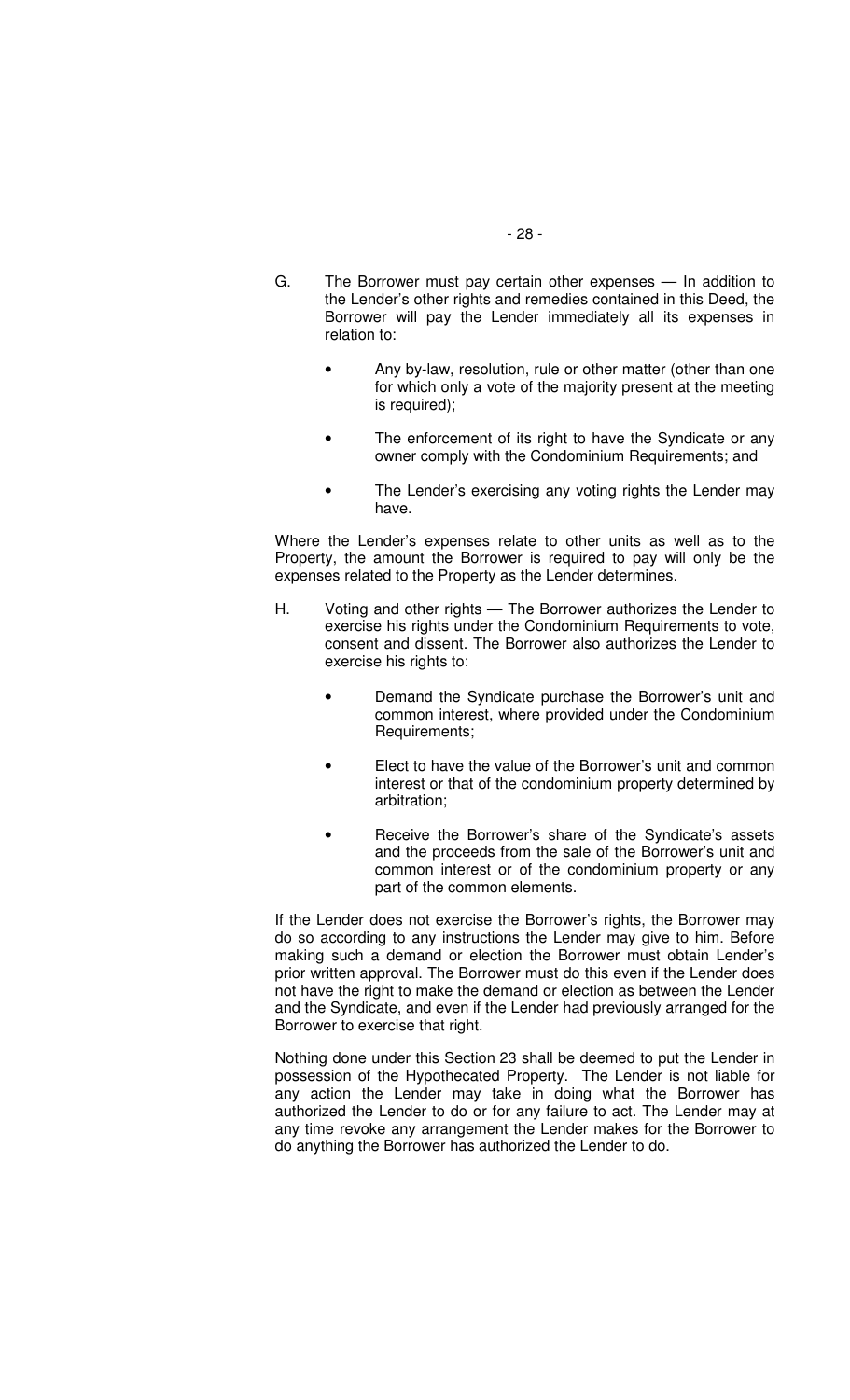- I. The Lender's additional rights under this Deed The Borrower authorizes the Lender to do the following:
	- i. Inspect the Property at any reasonable time.
	- ii. Do any needed maintenance or repairs after damage.
	- iii. Inspect the Syndicate's records.
	- iv. Remedy any failure of the Borrower to comply with the Condominium Requirements.
- J. Repayment of the Loan amount may be accelerated The Loan amount will become payable immediately, at the Lender's option, if:
	- i. The Syndicate fails to comply with the Condominium Requirements;
	- ii. The Syndicate fails to:
		- insure all the condominium units and common elements according to law and according to any additional requirements of the Lender;
		- insure its assets if the Lender so requires and according to the Lender's requirements;
		- provide the Lender with proof that the insurance is in force, if the Lender asks for it; or
		- do all that is necessary to collect Insurance Indemnities;
	- iii. The Syndicate does not, in the Lender's opinion, manage the condominium property and assets in a careful way;
	- iv. The Syndicate fails to keep its assets in good repair and working order;
	- v. The Syndicate makes any substantial modification to the common elements or its assets without the Lender's approval;
	- vi. There has been substantial damage and the owners have voted for termination of the condominium;
	- vii. A sale of the condominium property or any part of the common elements is authorized;
	- viii. The government of the Condominium Property pursuant to the Condominium Requirements is terminated or the Syndicate is dissolved.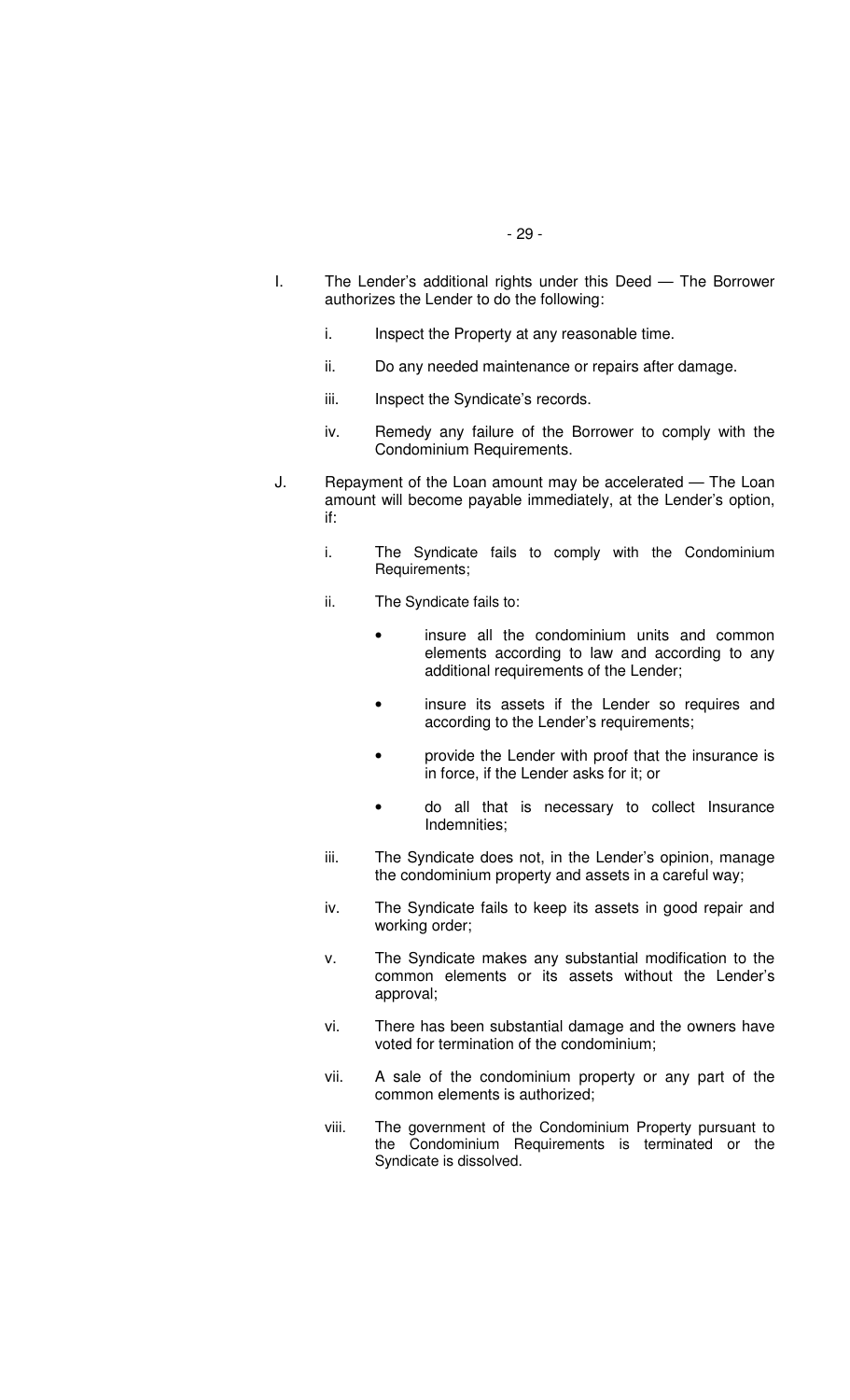The Lender's rights will not be affected by the fact that the Lender has voted for or consented to such termination, sale or order or to the condominium property not being governed by the Condominium Requirements.

- K. Termination of the Syndicate If the Property ceases to be governed by the Condominium Requirements:
	- All the terms of this Deed continue to apply;
	- The Borrower authorizes the Lender to agree with anyone to a partition of the condominium property. The Lender can pay or receive money to ensure that the partition is equal and the Borrower will reimburse the Lender, immediately, for any money the Lender has paid. The Lender can also execute all documents and do all acts needed to carry out the partition;
	- The Borrower's share of the Syndicate's assets and the proceeds from the sale of his unit and common interest or of the condominium property or any part of the common elements shall be paid to the Lender (unless the Lender notifies the Borrower to the contrary in writing) and the Borrower will do all things necessary to accomplish this; and
	- Any money received by the Lender (after payment of all its expenses) may be applied to reduce any part of the Loan amount. Any balance remaining after all claims have been satisfied will be paid to the Borrower.

# **24. DISCHARGE**

When its interest in the Hypothecated Property comes to an end, the Lender will provide, at its sole discretion, either a full discharge of its claim or a written confirmation that its claim has been discharged. The Borrower will give the Lender a reasonable time in which to prepare such documents and the Borrower will pay its usual administrative fee for preparing, reviewing, signing or registering the discharge document and all legal and other expenses that the Lender incurs in so doing. In the event the Lender provides the Borrower with a discharge document, the Borrower will be responsible for registering the documentation and for all costs relating to such registration.

If the Lender's interest in the Hypothecated Property comes to an end and the Borrower requests that the Lender assign the Loan, the Lender will prepare an assignment to the Loan for the Borrower. The Borrower will give the Lender a reasonable time in which to prepare and sign the assignment and the Borrower will pay the Lender's usual administrative fee for preparing, reviewing and signing the documentation and all legal and other expenses the Lender incurs in so doing. The Borrower will be responsible for registering the documentation and for all costs relating to such registration. However, the Lender will not assign the Loan on the Borrower's direction and will only deliver a discharge of the security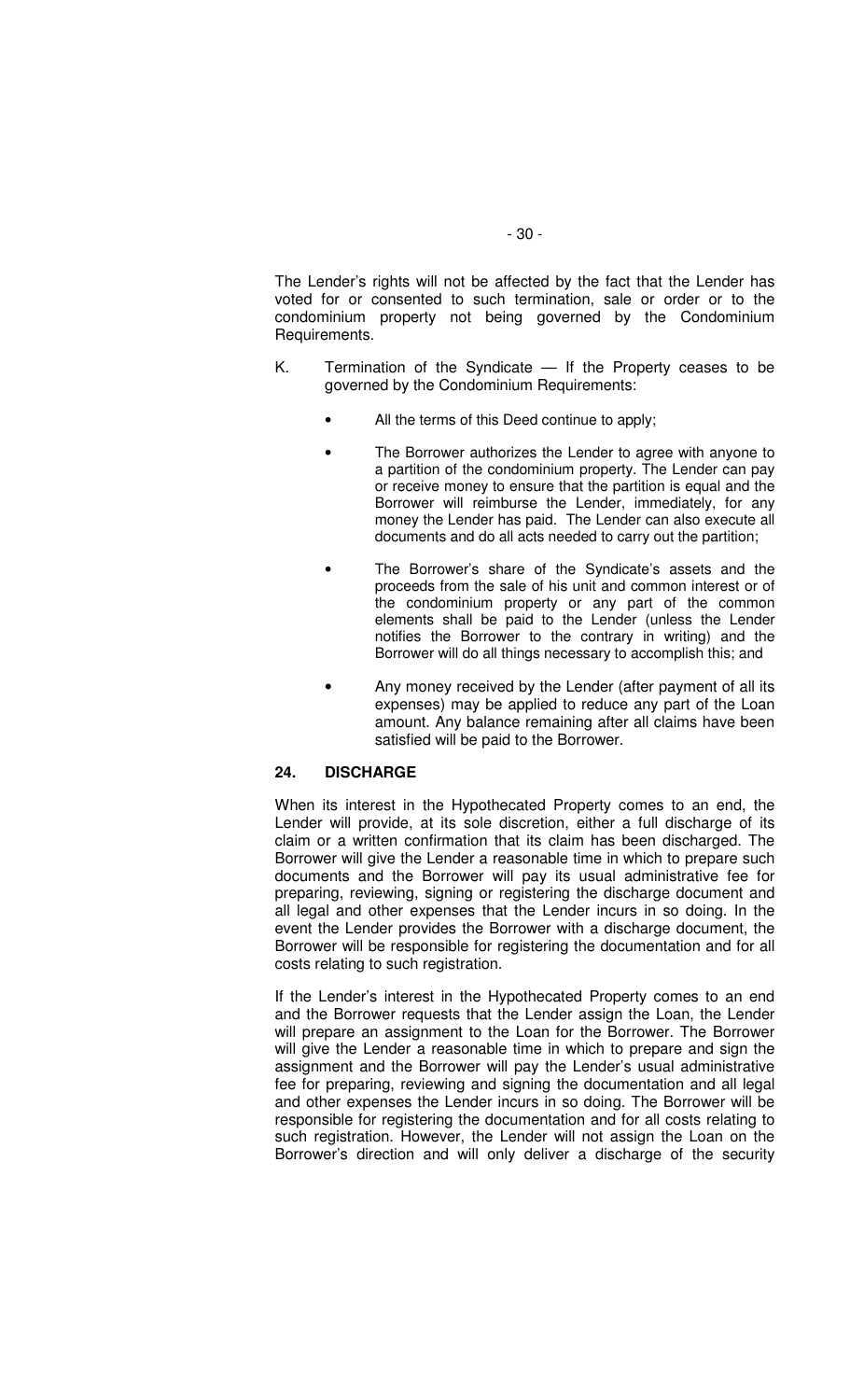hereby constituted where the Lender is or has been in possession of the Hypothecated Property following an Event of Default under this Deed.

#### **25. FEES AND EXPENSES**

#### **A. Loan Transaction Costs.**

The Borrower will reimburse the Lender, on demand, for all its expenses incurred in investigating the title to the Property and preparing and registering this Deed.

#### **B. Servicing Fees.**

The Borrower agrees to pay to the Lender servicing fees to cover its reasonable time and costs for administration of the Loan including without limitation, a fee or allowance for

- (a) administering the account for the collection and payment of Taxes, an annual fee;
- (b) dealing with each late or missed payment and for replacement of each cheque or other instrument not honoured when presented for payment, or any preauthorized payment which does not clear as scheduled,
- (c) preparing each information, arrears, reinstatement, discharge or other Loan statement, whether provided to the Borrower, its agents or solicitors or any other interested person,
- (d) processing each application to obtain the Lender's consent to assume the Loan or its approval or consent for any other matter required by this Deed whether or not approval or consent is provided or the matter is completed,
- (e) processing each extension, port, renewal, payment frequency change, restructuring or other amendment of this Deed, whether or not completed,
- (f) investigating status of any insurance, administering insurance cancellations and paying insurance premiums and dealing with insurance claims,
- (g) providing a copy or duplicate of documents from the Lender's file or an amortization schedule, a payment history, tax account history, audit verification and other services of a clerical nature including retrieval, copying, transmission and other charges,
- (h) investigating status of payments of Taxes and administering payment Taxes,
- (i) filing any application for registration in connection with the security hereby constituted or issuing or receiving any notice or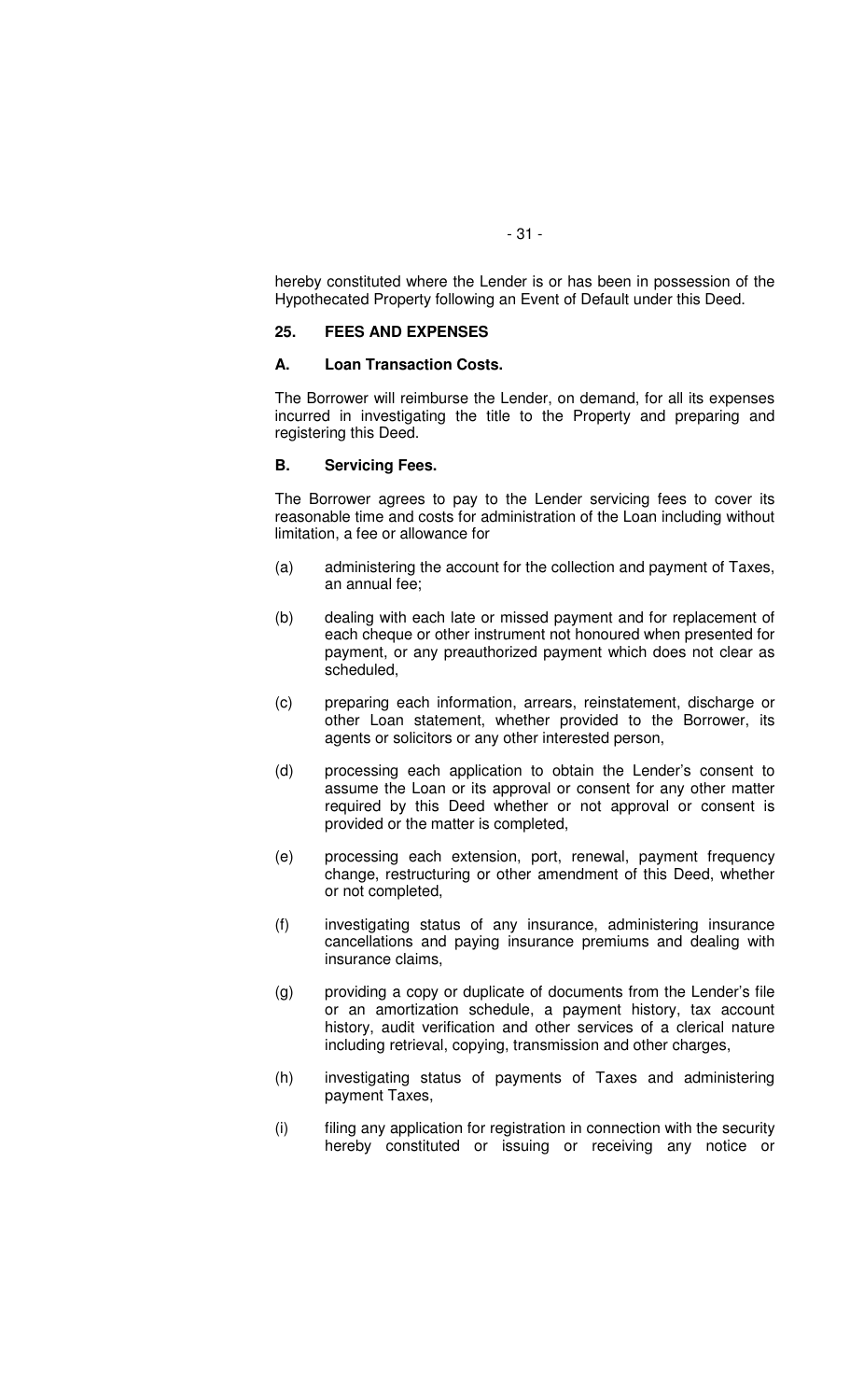information, security status or acknowledgement request and conducting any required searches,

- (j) executing and delivering any discharge of the hypothec created in this Deed (notwithstanding that the discharge may have been prepared by the Borrower or other person on the Borrower's behalf),
- (k) generally, any matter connected with the proper administration of the Loan and Property including inquiring into compliance, dealing with or enforcing any obligation contained in this Deed and including, without limitation, with respect to taxes, condominium fees and matters, insurance, repair and construction, environmental matters, leases and other encumbrances, managing or selling the Property.

The Lender's servicing fees shall be the amounts established, disclosed and generally applied by the Lender from time to time and may be ascertained upon inquiry to the Lender.

#### **C. Enforcement Costs.**

The Borrower agrees to pay the Lender all amounts it expends and costs it incurs in any manner in connection with the Loan including, without limitation, expenses in relation to:

- (a) collecting payments under and enforcing and realizing the security hereby constituted;
- (b) defending or otherwise dealing with any action or proceeding in which the Lender by reason of the Loan may be a party or otherwise interested including without limitation any legal hypothec of construction or similar matter, any seizure or prosecution by police or other authority, any exercise of hypothecary rights, sale, redemption, assessment or other action or proceeding by any other creditor or any certificate of pending litigation or other title matter;
- (c) performing or complying with any of the Borrower's obligations under this Deed including, without restriction, those relating to insurance, condominium, repair and construction, leases, taxes, other hypothecs and prior claims and environmental matters.

All legal costs incurred by the Lender in dealing with compliance with any term and in enforcement of the security hereby constituted shall be paid by the Borrower in full (including legal fees for any court proceeding on a substantial indemnity basis ).

# **D. Interest and Security for Fees and Costs.**

All the above described fees and costs, allowances and expenses, shall bear interest at the interest rate of the Loan from the date incurred or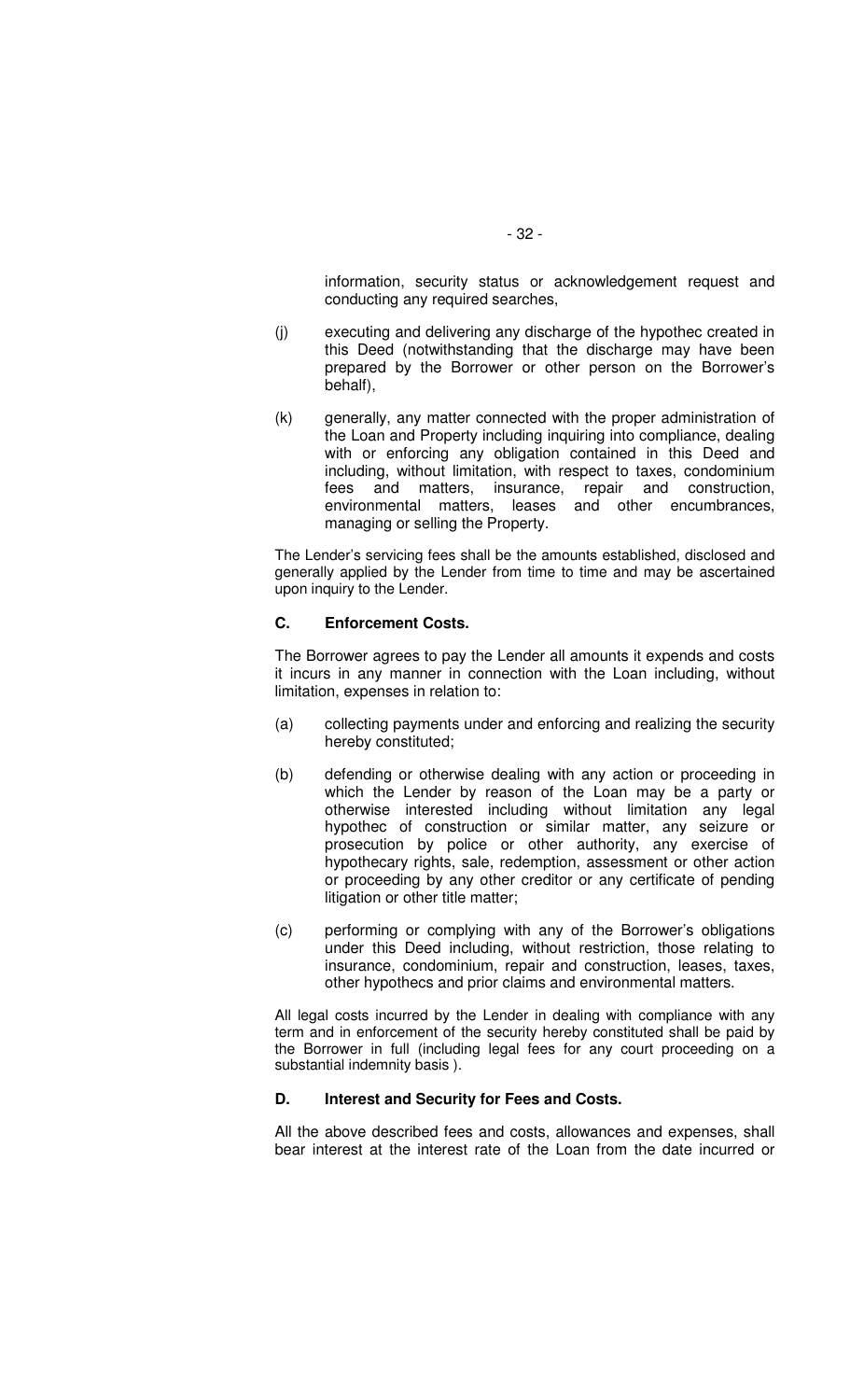calculated by the Lender, shall be payable by the Borrower forthwith on demand.

### **26. SECURITIZATION**

The Lender may, at its option, sell, assign or encumber the Borrower's loan to one or more third party(ies) without notice to the Borrower, any coborrower non-owner, surety or any spouse signing this Deed and without requiring any consent. In such case, the Borrower agrees that the hypothec created hereunder shall continue to secure all amounts owing under this Deed. Once sold or assigned, the Borrower's loan may be repurchased by the Lender, whether or not it is in default. The Borrower and each co-borrower non-owner, surety and spouse executing this Deed hereby authorize and consent to the Lender or any other person having an interest in the Loan from time to time and their respective agents and advisors including any party retained to service the loan, releasing, disclosing and assigning any personal or other information (including financial information) with respect to the Borrower, any surety, coborrower non-owner and their respective spouses, the Loan and the Hypothecated Property, regardless of the scope of distribution and to any such other person as may be required to complete, administer, realize, assign, securitize or otherwise deal with the Loan from time to time.

# **27. GENERAL PROVISIONS**

- A. This Deed does not constitute novation and the hypothec granted hereunder is in addition to any other guarantee, hypothec or security the Lender may hold from time to time. All rights the Lender may have hereunder are distinct and cumulative and it is understood and agreed that none of such rights as the Lender may or may not exercise shall be deemed to set aside any other right the Lender may claim, or limit or otherwise prejudice any other legal or contractual right of the Lender.
- B. The Borrower shall be in default of the obligations hereunder by the mere lapse of time provided for, the expiry of the term or any other method permitted by law.
- C. The hypothec granted hereunder is a continuing security that subsists notwithstanding any fluctuation in the amount of the debt or obligations secured hereby. Any future obligation secured hereunder shall be deemed to be one under which the Borrower has undertaken a further obligation hereunder as provided for in Article 2797 of the Civil Code of Quebec.
- D. If several persons are designated as the Borrower, each of them shall be liable as solidary debtor for the obligations stipulated hereunder or any renewal or amendments thereto.
- E. The Lender is not bound to use more than reasonable diligence in the exercise of its rights or the performance of its obligations and it shall not be liable for material injury that may be caused through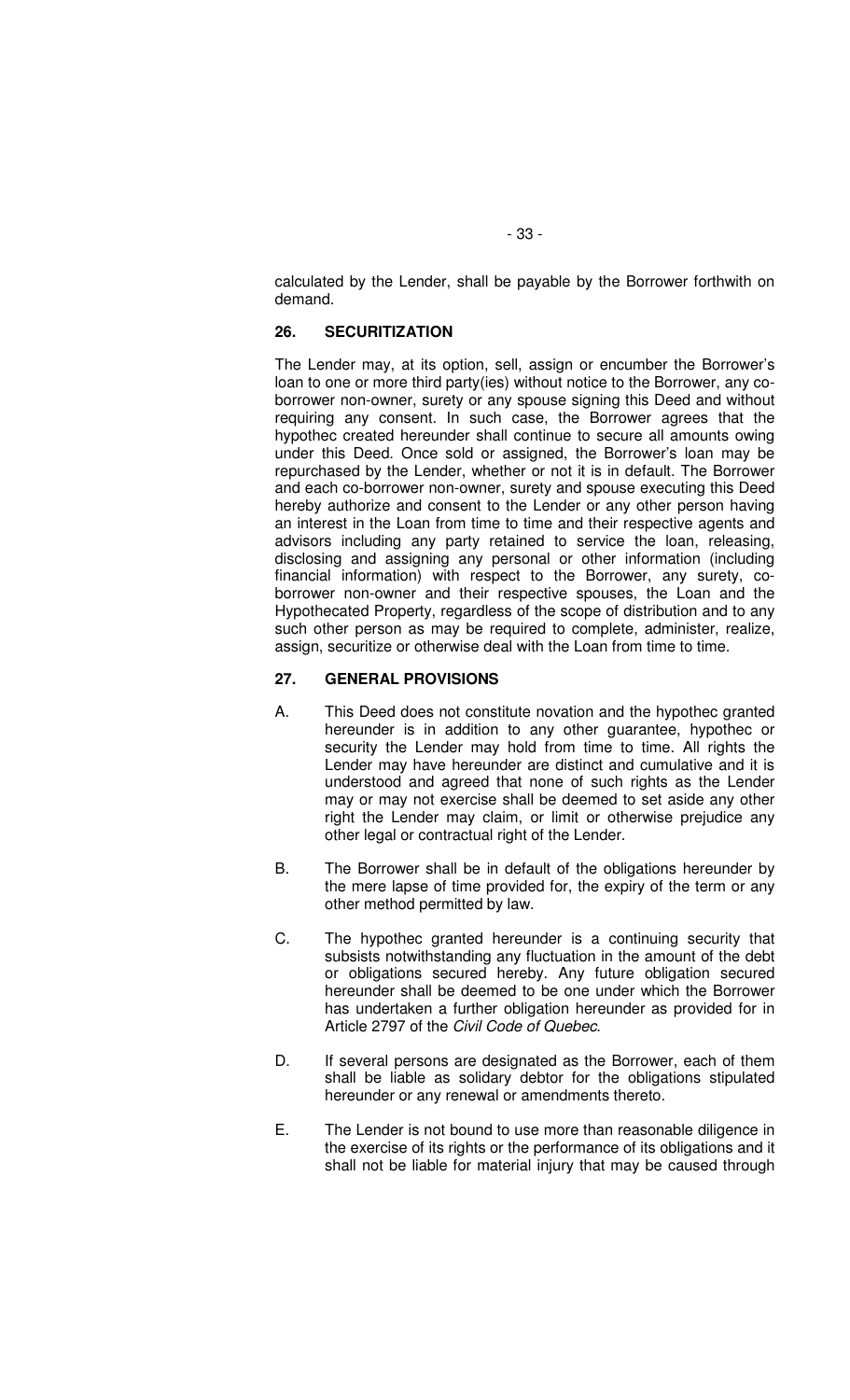its fault, or that of its employees or mandatory, other than an intentional or gross fault.

- F. The Lender shall have the right, at the expense of the Borrower, to perform all acts and things and to execute all documents as may be necessary to ensure that this Deed remains effective and opposable to third parties, including the execution and filing of any document required for the renewal hereof.
- G. The Lender may delegate to another person the exercise of its rights or performance of its obligations hereunder; in such cases, the Lender may provide such other person with any information about the Borrower or the Hypothecated Property. The Lender is appointed irrevocable mandatory of the Borrower with power of substitution for the purpose of taking any action or signing any writing, proxy or document it deems necessary for the exercise of its rights. The Borrower and Surety authorize the Lender to collect personal information concerning them, in particular financial information and any other information to ensure their solvency within the context of this Loan. The Borrower and Surety authorize the Lender to establish a file for these purposes.
- H. The rights conferred on the Lender hereunder shall extend to any successor of the Lender, including any entity resulting from the amalgamation of the Lender with any other entity.
- I. The effects or sums of money delivered or held by the Lender in application hereof may be invested as it sees fit without its being bound by the legal rules respecting the investment of the property of other persons.
- J. Neither the signature of this Deed nor the fact that the Lender has already granted part of the credit whose repayment is secured hereunder shall be deemed an obligation for the Lender to maintain such credit available or grant further credit. The Lender may, at its sole discretion and for any reason, decide not to advance to the Borrower all or any part of the principal amount referred to in this Deed. This applies even if the Deed of Loan has been registered and whether or not any part of the principal amount has previously been advanced. This Deed will continue to apply and secure the Loan and the Borrower's obligations in favour of the Lender and the Borrower agrees to reimburse the Lender, on demand of the Lender, all of the Lenders costs, including lawyers' fees (on a solicitor and client basis) and expenses, for investigating title to the Borrower's property and for registering this Deed.
- K. Any divisible obligation in favour of the Lender hereunder shall be performed in full, as if it were indivisible, by each heir or legal representative of any person responsible for such obligation.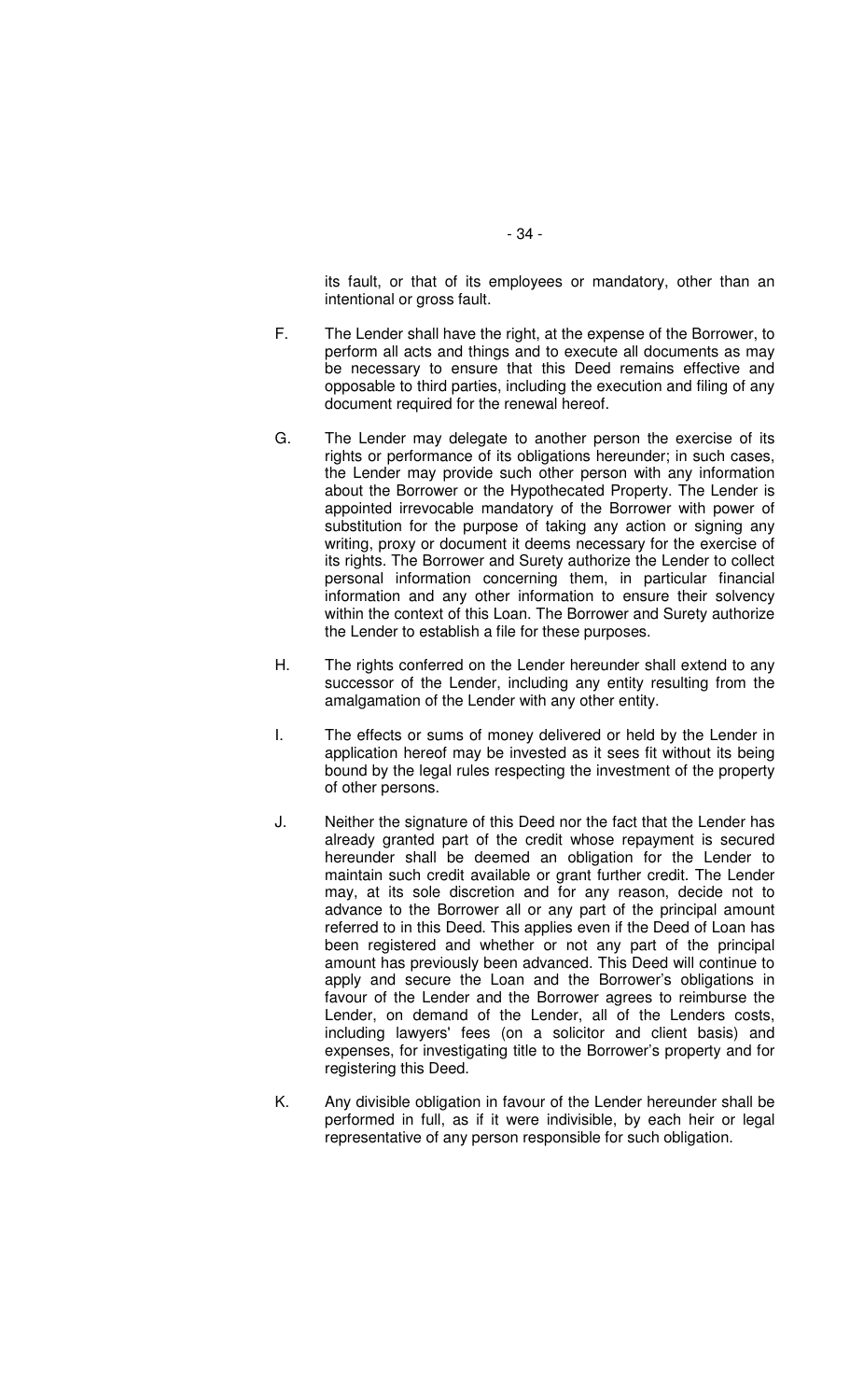- L. The Borrower shall be deemed responsible for performing all the obligations stipulated in this Deed, notwithstanding any total or partial alienation of the Hypothecated Property.
- M. Unless the context dictates otherwise, the term "Borrower" shall mean the Borrower as well as any subsequent owner of the Hypothecated Property and any other person who has in any manner assumed the Borrower's obligations to the Lender.
- N. Unless the context dictates otherwise, words in the singular imply the plural and those in the masculine include the feminine and vice versa.
- O. The Borrower declares that the Borrower has read this document and received adequate explanation of the nature and scope of the obligations under this Deed. The Deed corresponds to the form usually proposed to the Lender's customers.
- P. All notices sent by the Lender to the Borrower hereunder shall be valid if sent by regular mail to the Borrower's address indicated in Section IV of the Schedule hereto or any other address indicated in writing by the Borrower to the Lender in accordance herewith. Any notice, claim or mise en demeure (demand letter) to the Borrower may also be addressed to the Borrower's usual residence in the Judicial District of or the Borrower's last address known to the Lender, in this District, unless the Lender could not locate the Borrower in such district, when any such notification, claim or mise en demeure (demand letter) may at its option be served on the Borrower at the Office of the Clerk of the Superior Court in such district, where in such a case the Borrower elects domicile for the purposes hereof.
- Q. The title deeds, certificates of location, insurance policies and other documents relating to the Property may be retained by the Lender until the repayment of the amounts secured hereunder.
- R. The terms and conditions hereof shall be governed and interpreted under the laws of the Province of Quebec.
- S. The Borrower expressly assumes all risks of force majeure, such that the Borrower shall be bound to timely execute each and every of its obligations under this deed notwithstanding the existence or occurrence of any event or circumstance constituting force majeure within the meaning of the second paragraph of Article 1470 of the Civil Code of Québec.

# **28. LANGUAGE**

The Parties confirm their express wish that this Deed and all documents relating hereto, be drawn up in English. Les parties aux présentes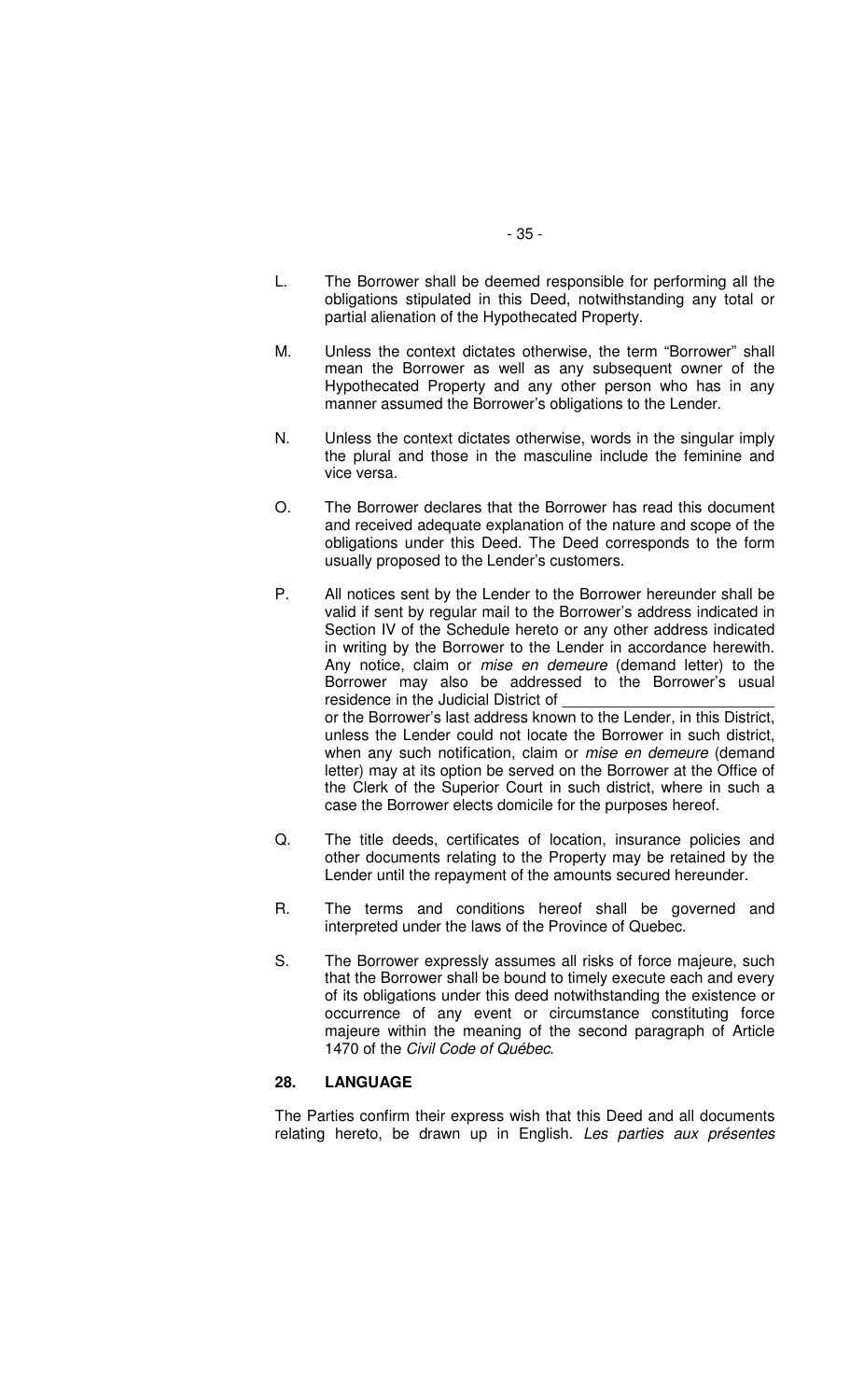confirment leur volonté expresse de voir le présent acte et tous les documents s'y rattachant, rédigés en anglais.

### **29. CERTIFICATE OF LOCATION**

The Borrower declares that the certificate of location prepared by , land surveyor, on , under number of his/her minutes, describes the present state of the Property and no change has been made to the Property since that date.

#### **30. INSPECTION**

The Lender (including, in this section, Canada Mortgage and Housing Company or other mortgage insurer) may inspect the Property and the buildings on it when it considers it appropriate. The Lender may do this for any purpose but particularly to conduct environmental testing, site assessments, investigations or studies which the Lender considers necessary. The costs of any testing, assessment or study will be payable by the Borrower and the Borrower will pay the Lender the costs immediately after the Lender gives notice of them to the Borrower. If the Borrower does not pay the Lender when requested, the Lender can add the amounts to the outstanding balance under the Loan and they will bear interest at interest rate provide herein. If the Lender does the things permitted under this section, the Lender will not be considered to be in control of the Property.

#### **31. EXPROPRIATION**

If the entire Property is expropriated, the Loan amount will immediately become due and payable together with loss of interest.

If only a part of the Property is expropriated, the amount awarded to the Borrower for the partial expropriation will be paid to the Lender and the Lender will credit such amount to the Loan amount. If, in the Lender's sole opinion, the remainder of the Property does not constitute adequate security for the Loan amount, then the Loan amount, or such part of the Loan amount as the Lender may determine in its sole discretion, will immediately become due and payable together with loss of interest.

#### **32. NATIONAL HOUSING ACT**

All insured hypothecary loans are made in pursuance of the National Housing Act (Canada).

### **33. CO-BORROWER NON-OWNER**

The Co-Borrower Non-owner, , , , declares having taken communication of these presents, declares himself satisfied therewith and recognizes to be a Co-Borrower with the Borrower herewith appointed, undertakes as solidary debtor with the Borrower and binds himself to pay the Principal, interest, interest on the interest and incidental costs, performs all the obligations of the Borrower hereunder, making of the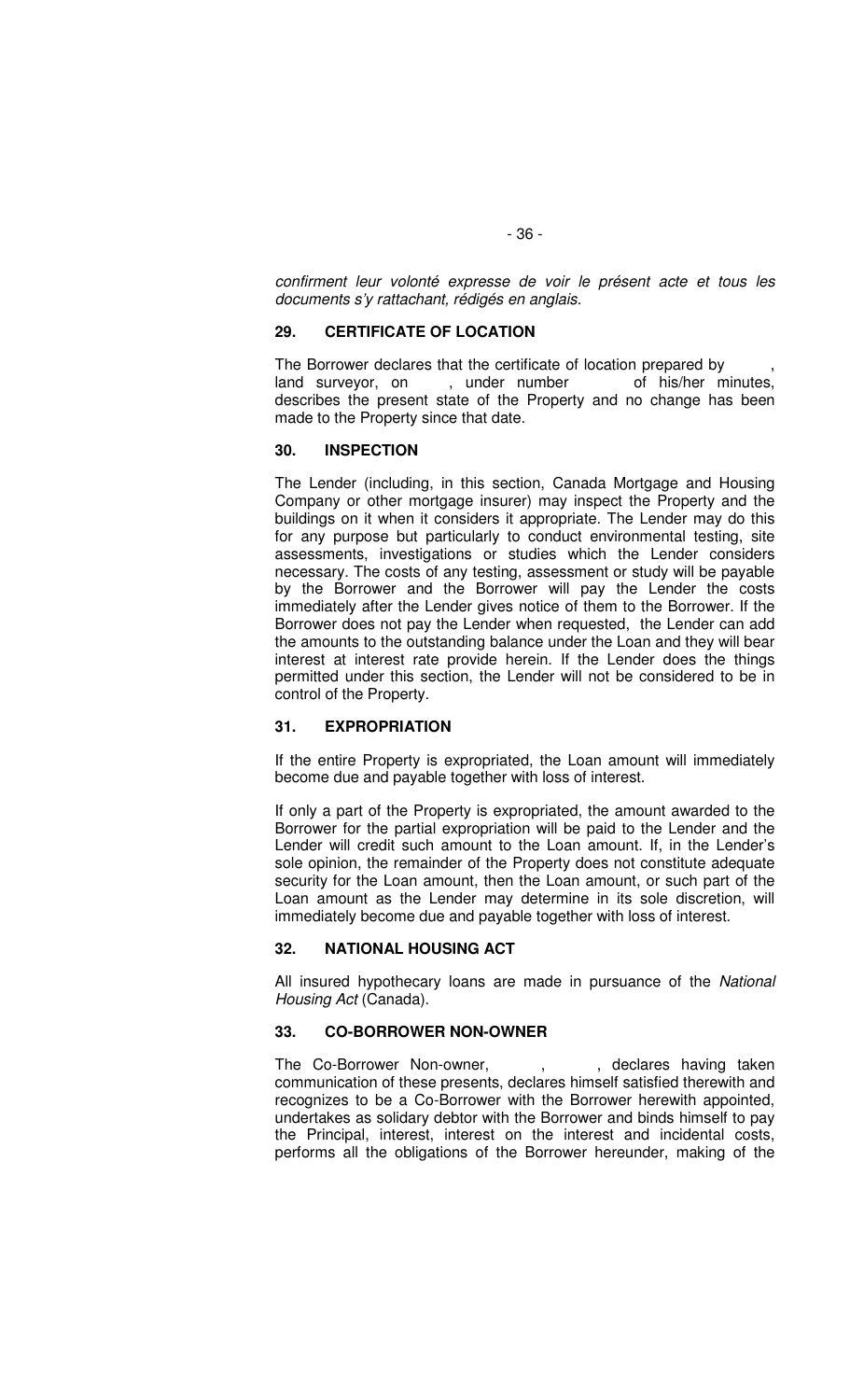whole his/her personal affair. The Co-Borrower Non–owner obligates to advise the Lender of any change of address and hereby waives the benefit of division and discussion. The Co-Borrower Non-Owner hereby acknowledges having received all useful information concerning the content, the terms and the conditions of this Deed, the Indebtedness and the progress made in performance thereof.

#### **34. U.S.A. RESIDENTS**

If the Borrower is or becomes a resident of the United States of America for tax purposes and the Lender is subject to a tax payable to the government of the U.S.A. on the interest the Lender receives through the payments of the Borrower under the Loan, the interest rate on the Loan amount will be increased by multiplying by a factor of 1.1111 to offset the Lender's obligations in that regard. This factor may change any time if the government of the U.S.A. makes a change in the amount of tax to be paid.

#### **SURETY**

, intervenant(s) in these presents (collectively referred as the "Surety") who, after having taken communication of these presents, declaring himself satisfied therewith, binds himself/herself as surety for each and every obligation contracted herein by the Borrower and with every other surety, as the case may be, and more particularly, for the payment of the sums due under the Loan and interest thereon and incidental costs, hereby binding himself/herself solidarily with the Borrower, making of the whole his/her personal affair. The Surety renounces to the benefit of division and discussion. Furthermore, the obligation of the Surety shall be indivisible in accordance with article 1520 Civil Code of Quebec.

The Surety hereby understands and agrees that the Lender can without lessening the Surety's liability and without obtaining the consent of or giving notice to the Surety:

- A. Grant any extensions of time for payment and extensions of the term of the Loan, including any renewals of the Loan or its term for further periods of time;
- B. Increase the rate of interest payable under the Loan, either during the initial term or in any subsequent renewal period;
- C. Release the whole or any part of the Hypothecated Property from the security constituted hereby;
- D. Otherwise deal with the Borrower, any other person (including any Surety), any security (including the hypothec constituted hereunder) or the Property, including releasing, realizing on or replacing any security the Lender may hold;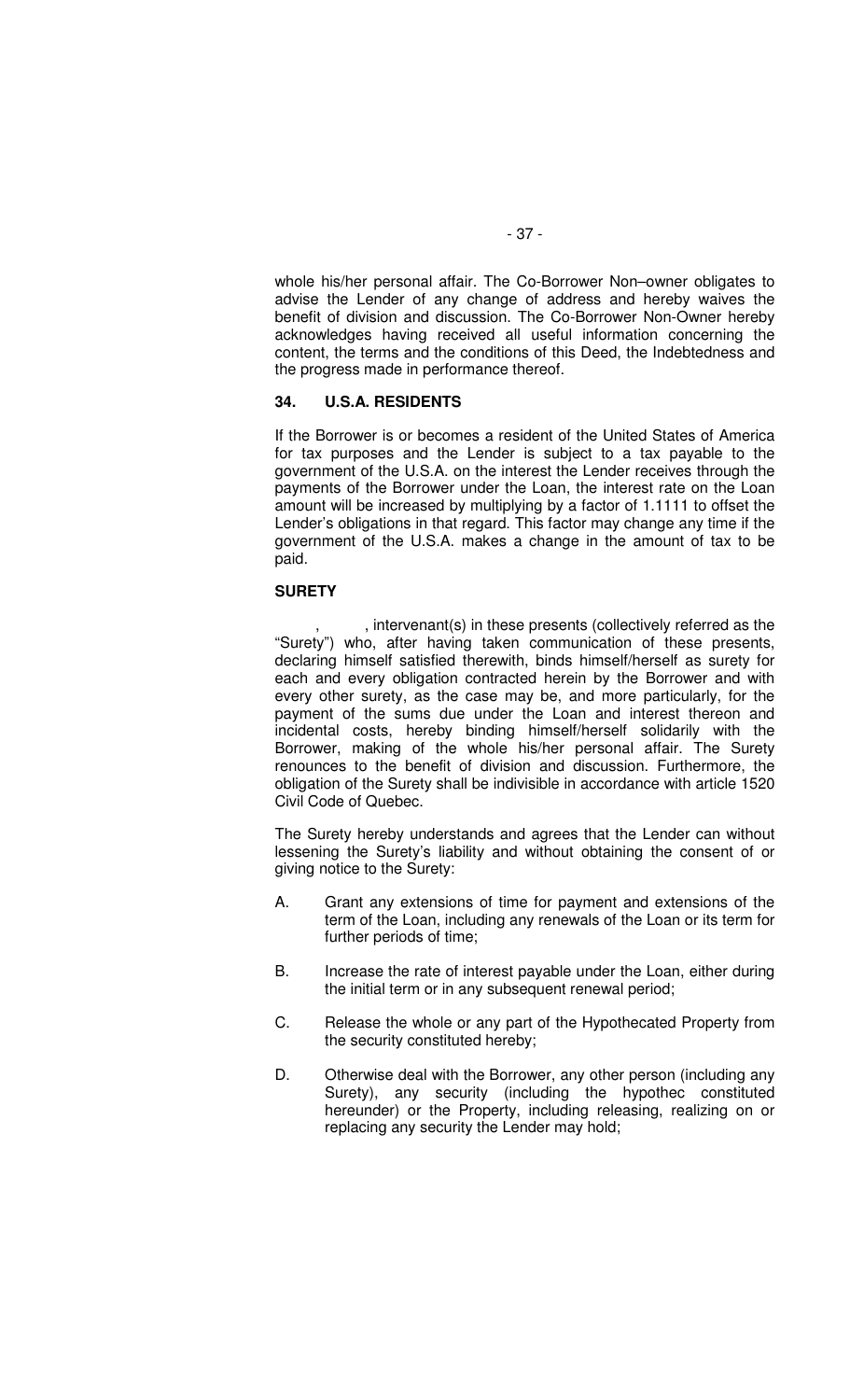E. Waive any provision of this Deed or change any of the terms hereof at any time during the initial term of the Loan or in any subsequent renewal period;

either before or after requiring payment from any person without affecting the suretyship. The Lender may require payment from any Surety without first trying to collect from the Borrower or any other person (including any Surety) or on any security (including the hypothec constituted hereunder).

The Surety also binds himself/herself to advise immediately the Lender by a written note for any change in his/her address. The Surety subordinates in favour of the Lender, all debts and obligations present or future of the Borrower to the Surety until full payment of the Principal and other amounts secured by this Deed to the Lender. The Surety hereby acknowledges having received all useful information concerning the content, the terms and the conditions of this Deed, the Indebtedness and the progress made in performance thereof. All obligations of any of the Surety shall also be those of the successors or personal representatives of the Surety and will not be altered by the bankruptcy of the Borrower or the Surety.

#### **CONSENT OF SPOUSE AND HERETO INTERVENED**

, spouse of the Borrower, who confirms that her/his civil status and that of the Borrower are correctly described in section III of the Schedule forming part hereof and who, after examining the document, declares to have taken cognizance of this Deed and to have received from the undersigned Notary sufficient explanation of the nature and extent of the terms and conditions of this Deed and the obligations of the Borrower and the Lender deriving therefrom and the spouse consents thereto;

- A. confirms that the Property described in Section I of the Schedule forming part hereof is not used as a "family residence" within the meaning of Article 401 and following of the Civil Code of Québec; or
- B. if the Property is used as a "family residence" confirms that within the meaning of Article 401 and following of the Civil Code of Québec, no declaration of family residence has been registered against it; or
- C. if the Property is a "family residence" within the meaning of Article 401 and following of the Civil Code of Québec, and a declaration of family residence has been registered against it, agrees and confirms that the hypothecs, rights, privileges and recourses of the Lender hereunder shall take priority and be executory against the Property as if no such declaration had been registered and the Intervening Party hereby waives any rights that might result from any such present or future declaration registered against the Property.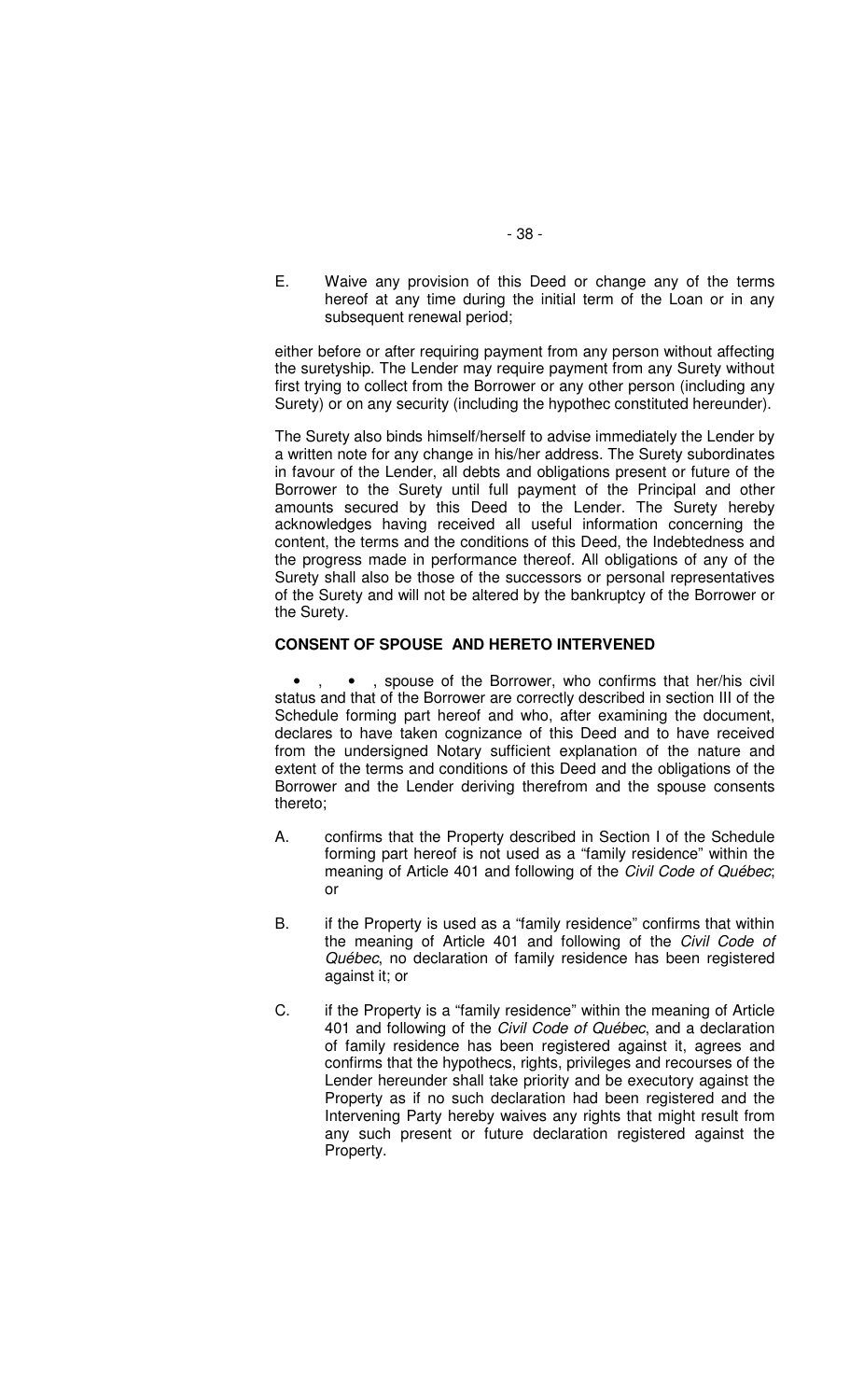- 39 -
- D. in addition to his(her) obligations as surety, as the case may be, acknowledges and agrees that any attribution of a right of use or ownership in the Hypothecated Property in his(her) favour renders him(her) solidarily liable and without benefit of division or discussion for all the Borrower's obligations under this Deed.

#### **SCHEDULE**

SECTION I : Description of the Property

Address of the Property:

SECTION II : Existing charges and servitudes, if any, other than those in favour or to the benefit of the Lender

SECTION III : Matrimonial status of the Borrower (and spouse)

SECTION IV : Address of the Lender for sending payments and notices as per Paragraph 27 (P):

PARADIGM QUEST INC.,

 $\overline{\phantom{a}}$ 

Address of the Borrower for sending notices:

\_\_\_\_\_\_\_\_\_\_\_\_\_\_\_\_\_\_\_\_\_\_\_\_\_\_\_\_\_\_\_\_\_

\_\_\_\_\_\_\_\_\_\_\_\_\_\_\_\_\_\_\_\_\_\_\_\_\_\_\_\_\_\_\_\_\_

#### **IN WITNESS WHEREOF:**

In Frovince of Quebec, on the date mentioned above, and entered it in the record of the undersigned under minute number ()

AFTER due reading hereof, the parties have signed in the presence of the undersigned notary,

**[BORROWER]**

**[CO-BORROWER NON-OWNER, if applicable]**

\_\_\_\_\_\_\_\_\_\_\_\_\_\_\_\_\_\_\_\_\_\_\_\_\_\_\_\_\_\_\_\_\_ **[INTERVENING PARTY, signature line for each such party, as applicable]**